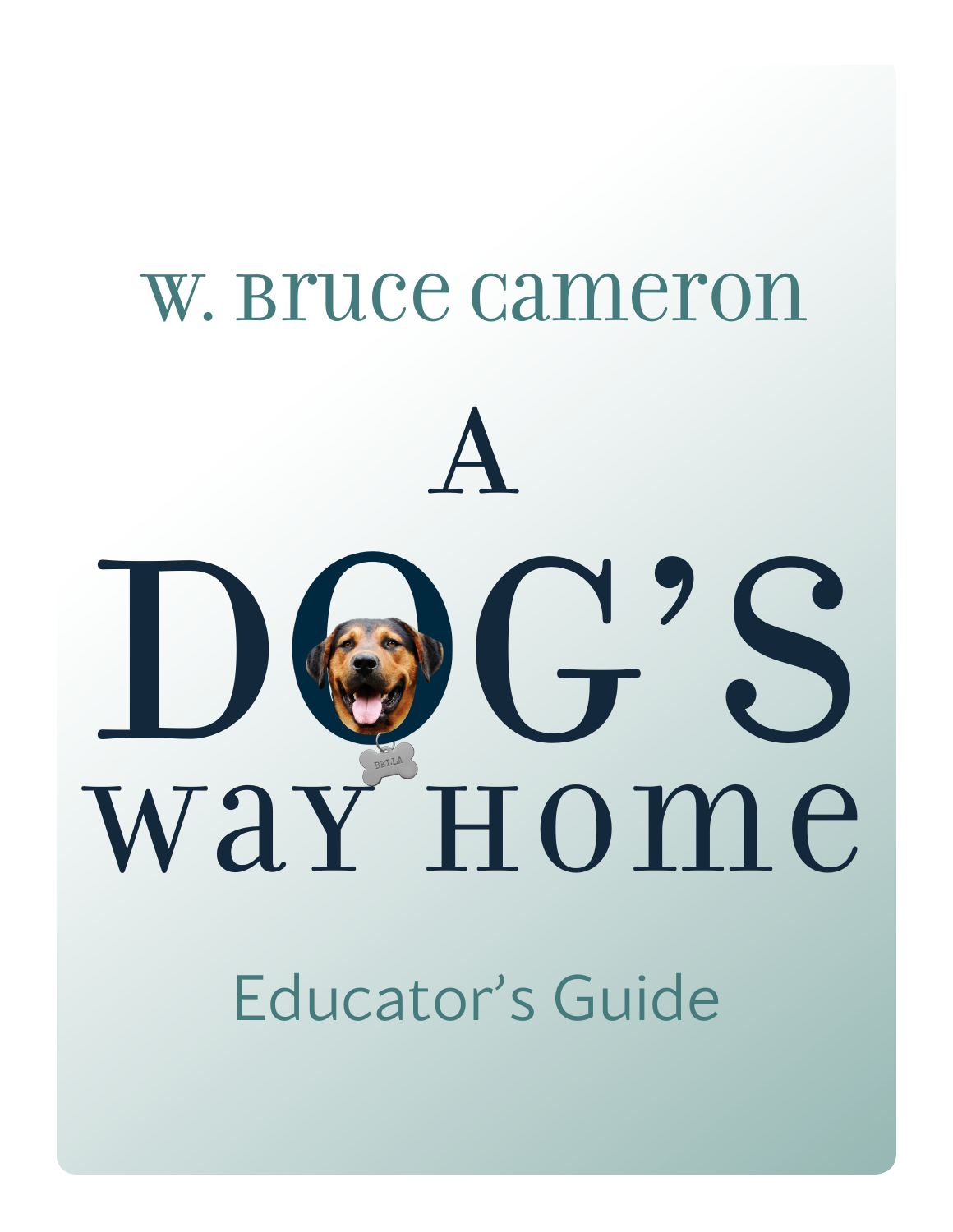

## A DOG'S WAY HOME Educator's Guide W. BRUCE CAMERON

#### TABLE OF CONTENTS

Guide written by Amy Cameron.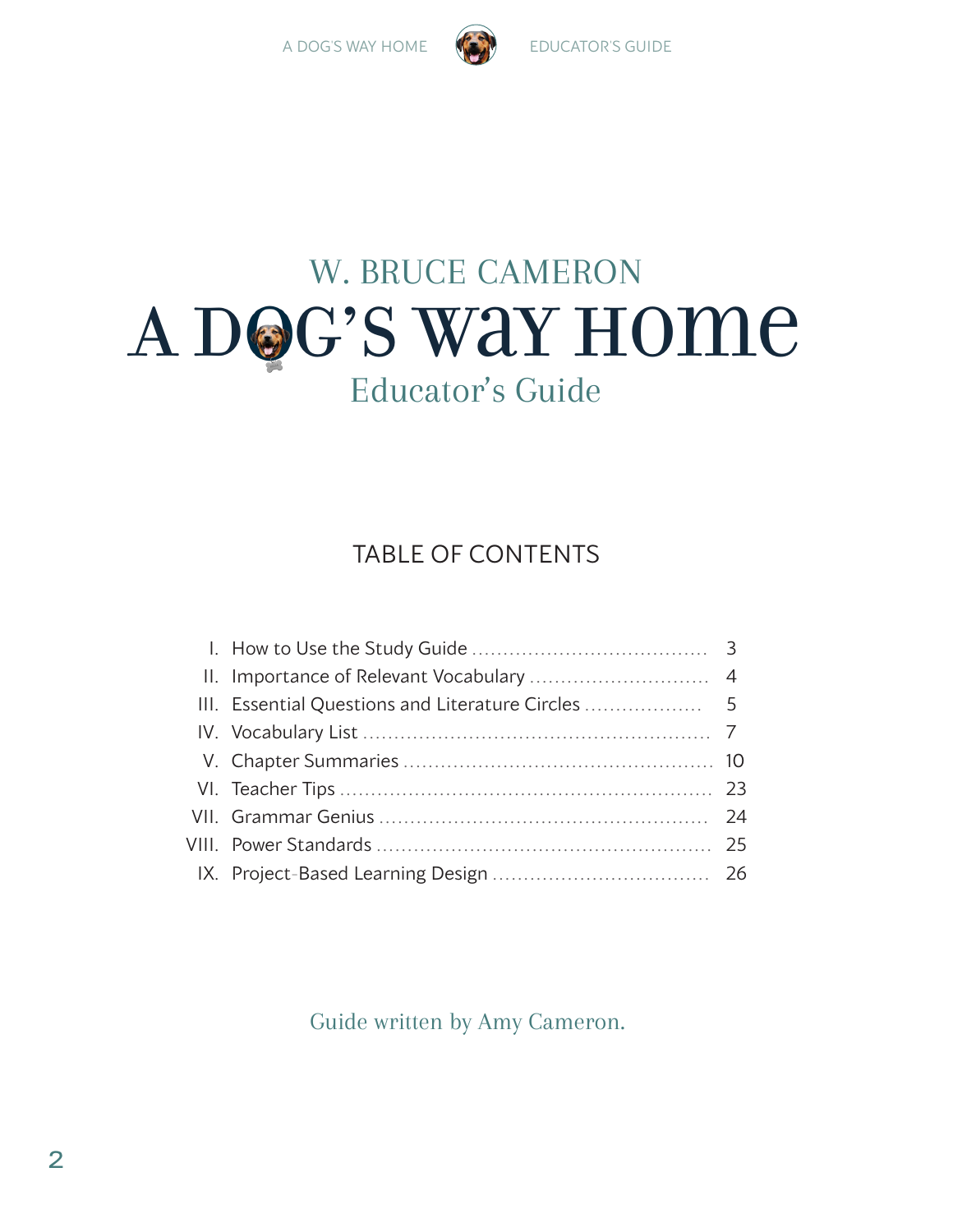

### I. How to Use the Study Guide

especting the teacher's autonomy in the classroom, this guide includes vocabulary words, teacher's tips, grammar lessons, and essential questions. As more teachers are adhering to state standards, exercises have been included that can easily match up to state requirements.

Included also are suggestions for informational text. This guide lends itself to the use of journals or "Bell Starters." As the teacher goes through the novel, there are multiple opportunities to refer to nonfiction text, news reports, social media examples, and more.

It is never too early to teach students how to "have a conversation with the text," so depending on the grade and skill level, there are annotation examples that model this skill throughout the study guide. Teachers sometimes ask for the Lexile of various books, and as literature teachers, we understand that it involves more than the difficulty of the text. A novel can be taught at different grade levels; the themes and underlying motifs can be explored at all ages. We just expect a more thorough analysis in the older grades. Just as W. Bruce Cameron's novel *Emory's Gift* has been taught in sixth grade, advanced classes, and gifted programs, it has also been taught in junior levels in high schools across the nation. The same treatment of the novel works here. Students as young as sixth grade may read the novel, but the analysis works for every grade.

Only the classroom teacher truly understands his or her body of students. While teacher tips and grammar ideas may not be applicable for all skill levels, they can all be modified to fit your student's reading and analysis skills.

As teachers understand, feedback is extremely important. If you believe a section should be added to this study guide, or that it should be modified in any way, we would like to hear from you. Visit wbrucecameron.com to send us your suggestions.

Remember that students are reading less and less fiction today. That is why it is important to provide them with a great story they can relate to, which you will find in *A Dog's Way Home*.

As ever, good reading!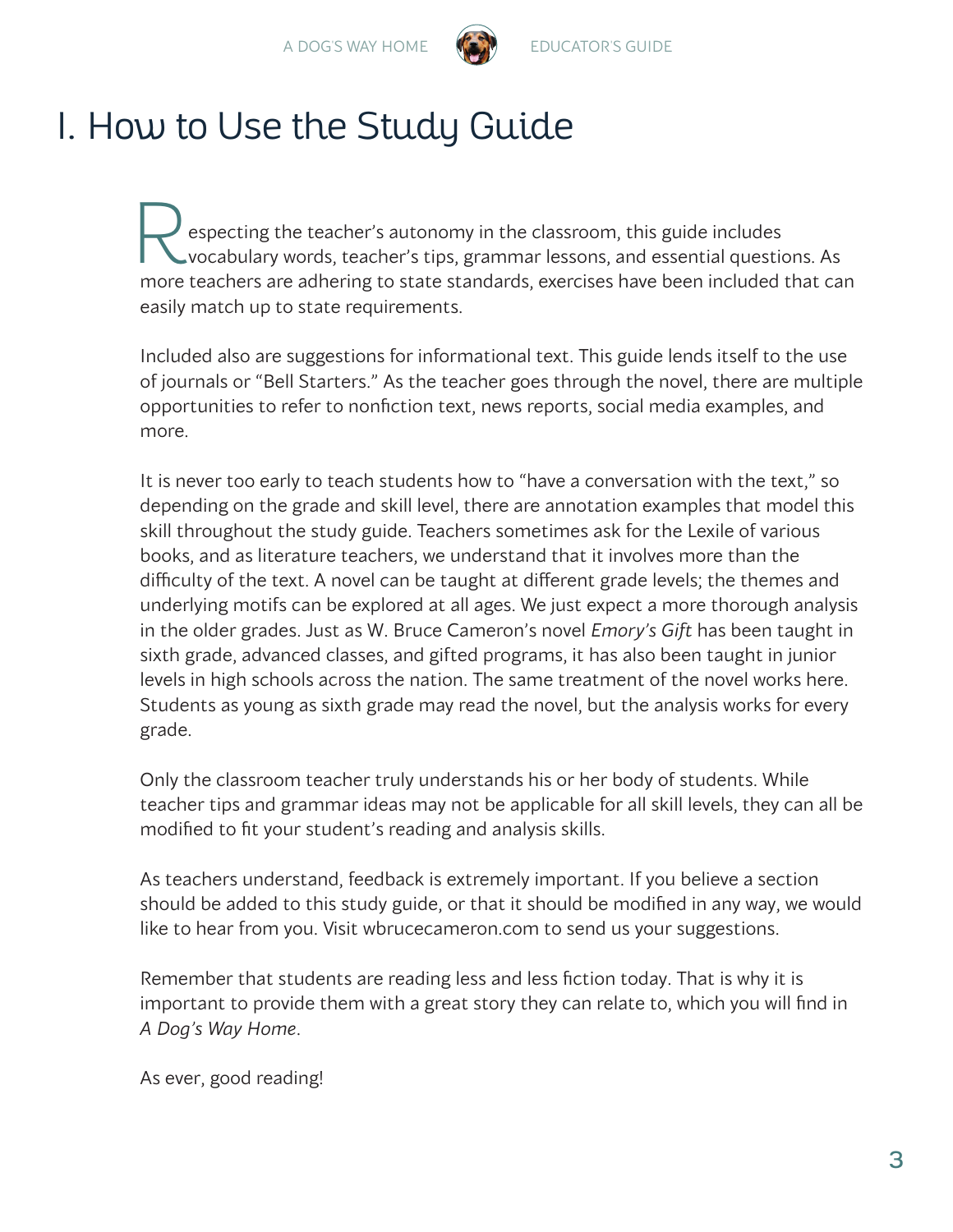

### II. Importance of Relevant Vocabulary

esearch supports the use of vocabulary that is relevant to the readings students are exposed to. The days of random vocabulary lists, with weekly assessments, are proven to be less valuable than giving students an opportunity to read text and use the vocabulary they are reading. After all, a random list of words will only evaluate a student's rote memory. We want students to acquire and use language, not memorize a list of words the night before an exam and then lose it.

All vocabulary in the book is given by chapters, including the page numbers where the words are used. Teachers can decide what words to use. Students themselves may choose these words if given a chance in literature circles. Several grammar lessons include the vocabulary in this novel. Teachers may want to consider the use of Vocabulary Walls. For younger students, vocabulary can be separated by using cutouts of dogs, cats, people, and mountains and then writing the words on these cutouts as they appear in the text. It would be useful to use these same images in an "annotation" worksheet, where students find and use words by associating them with the images. In this way, a word like "remote" might be placed on a picture of a mountain, while the word "pensive" might be put on the image of a cougar.

For older students, similar separations can be used. Students can separate words by parts of speech. Students can be given a task of finding examples of new and challenging vocabulary and creating Frayer Models, which can give them more time with each word. As a teacher, I find the Frayer Model useful when students have a difficult time with new vocabulary. Attaching a visual with a word has been shown to be an effective practice. Students can create their own "vocabulary journals" where they find new words, define them, and find a computer image to demonstrate the word's meaning. Your artists in the class may choose to draw these images.

As always, Cameron makes considerable use of adverbs in his writings. This is useful to all students who struggle with parts of speech. Creating adverbs from adjectives, and nouns from verbs is a useful practice in the application of morphology in your instruction. Autonomy is just as important to a student as to a teacher, so allowing your students to choose some of their new vocabulary words is always a good idea.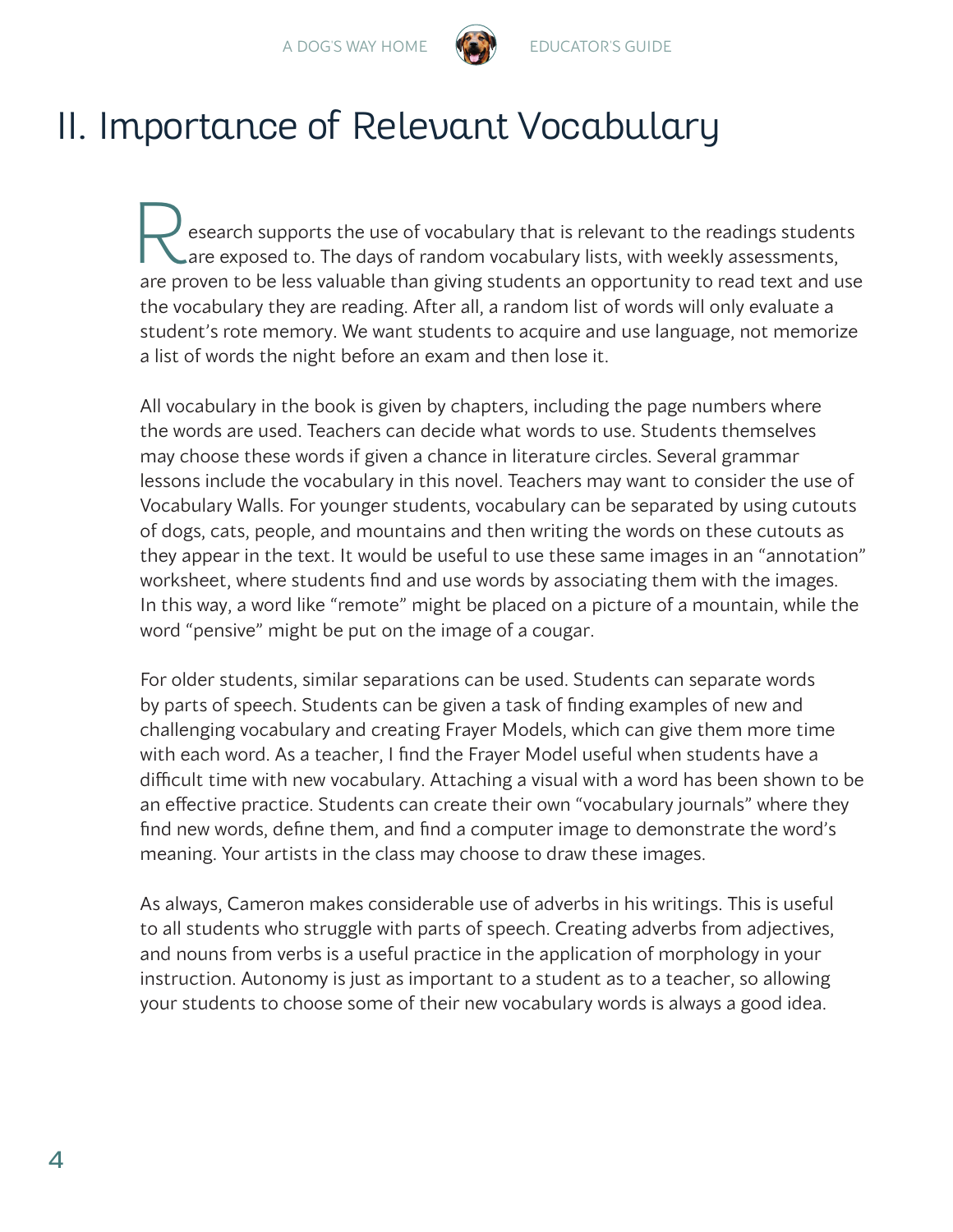

### III. Essential Questions and Literature Circles

ssential Questions are added throughout the study guide to be used as part of the lesson plan, a "bell ringer," a journal, or as a question posed in literature circles or whole classroom instruction. They are also useful for short writing prompts or essay questions on assessments.

Before you read the novel, I suggest you read Jeffrey Kluger's essay "Why Dogs and Humans Love Each Other More Than Anyone Else," (July 20, 2018) from *Time* magazine's "How Dogs Think: Inside the Canine Mind." Kluger makes the argument that the relationship between canines and humans is more than "symbiotic." You could start this unit with a discussion of his ideas here. When he surmises that the relationships between dogs and humans have gone on for years, you may want to offer a reading in "The Dog Master," also by W. Bruce Cameron, which is an in-depth novel of the bond between dogs and humans from thousands of years ago. The argument is made that humans could not have survived without domesticating the wolf. Students often have a hard time understanding that their little poodle at home has DNA from a wolf. What a great opening for cross-curricular instruction/conversations. There are also plenty of folk stories written that use the dog as an object of admiration and love.

Sprinkled throughout the study guide are questions that can be used to spark conversations, invite critical thinking, prompt writing activities, and encourage research. If teachers allow students to veer from the original question from time to time, what may follow could be inspirational, especially when it comes to the legal issues raised in the novel. The question of "fair and equitable" laws is relevant, especially in our world today. The use of literature circles will help teachers facilitate these discussions.

No matter what the grade level is, teachers can use literature circles effectively to inspire critical thinking. However, protocols should always be used, and students should have assigned roles in a group. As always, consideration should be placed on how to assign the groups. You do not want your weakest readers all in one group, unless you have the ability to work with that group almost exclusively.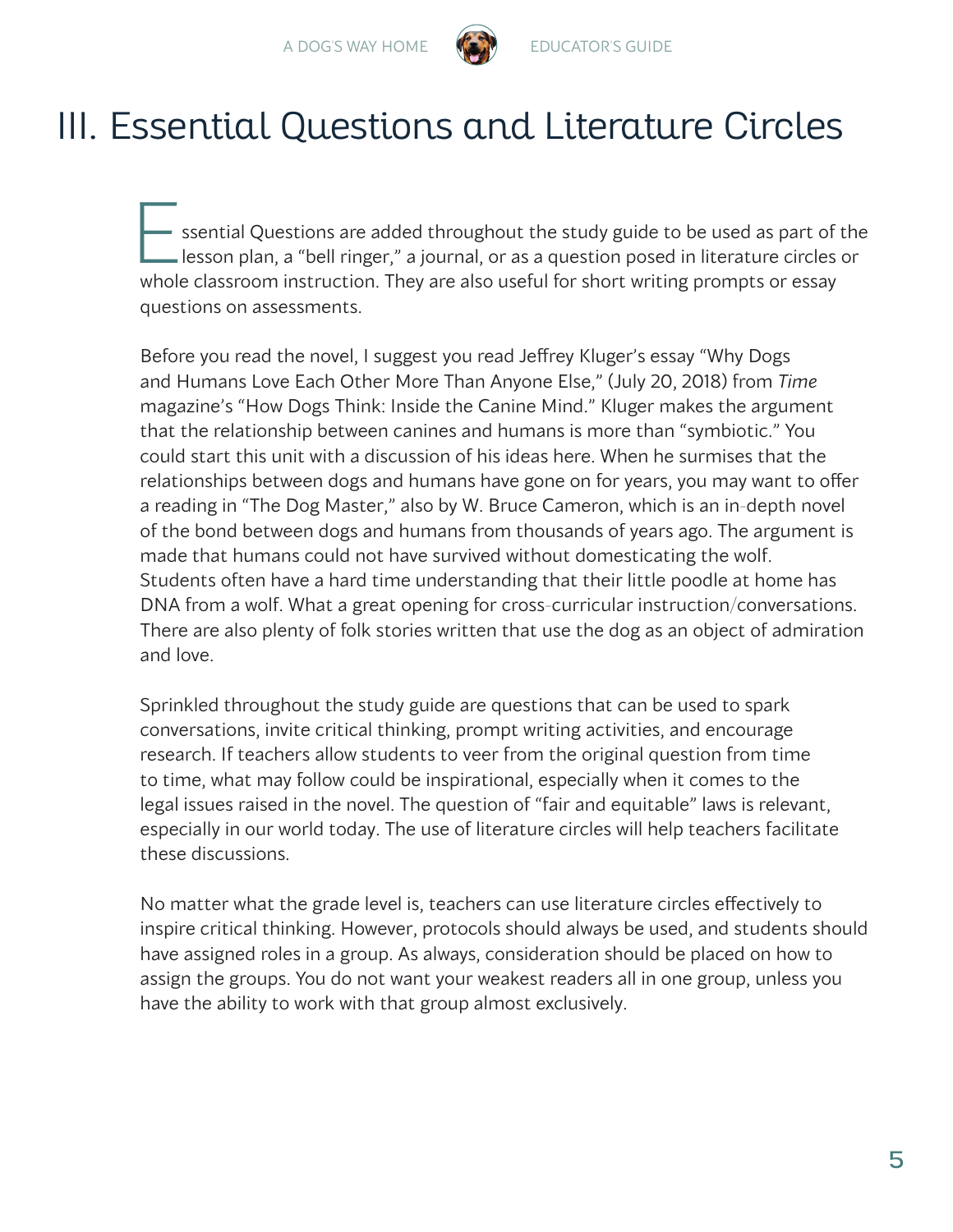

A good technique to distribute your top readers among your weakest readers is to divide your class in half by ability level, and assign the top two students from each list, working your way through the students to create groups. Depending on class size, this has proven to be effective. By combining groups this way, weaker readers are "pulled up" by stronger readers, and stronger readers are not held back by the weakest readers in the class. This is particularly important for differentiation in instruction. Teachers can provide questions and tasks that adhere to the levels in each group; documentation is often needed to appease administrators that these techniques are being used.

Students in literature circles will have the experience of addressing a prompt and applying textual evidence to support ideas. The use of informational text to offer support is also important. Comparing themes across curriculum or types of texts is a standard in all states.

#### SOME QUESTIONS TO USE BEFORE READING THE NOVEL

- Should dogs be considered more than chattel?
- Do dogs have unalienable rights? If so, what are they?
- Why do dogs and humans have a bond?
- How do dogs learn?
- Is there such a thing as a "bad" or "violent" breed of dog?
- Can a domesticated dog survive in the wild without help from humans or other animals?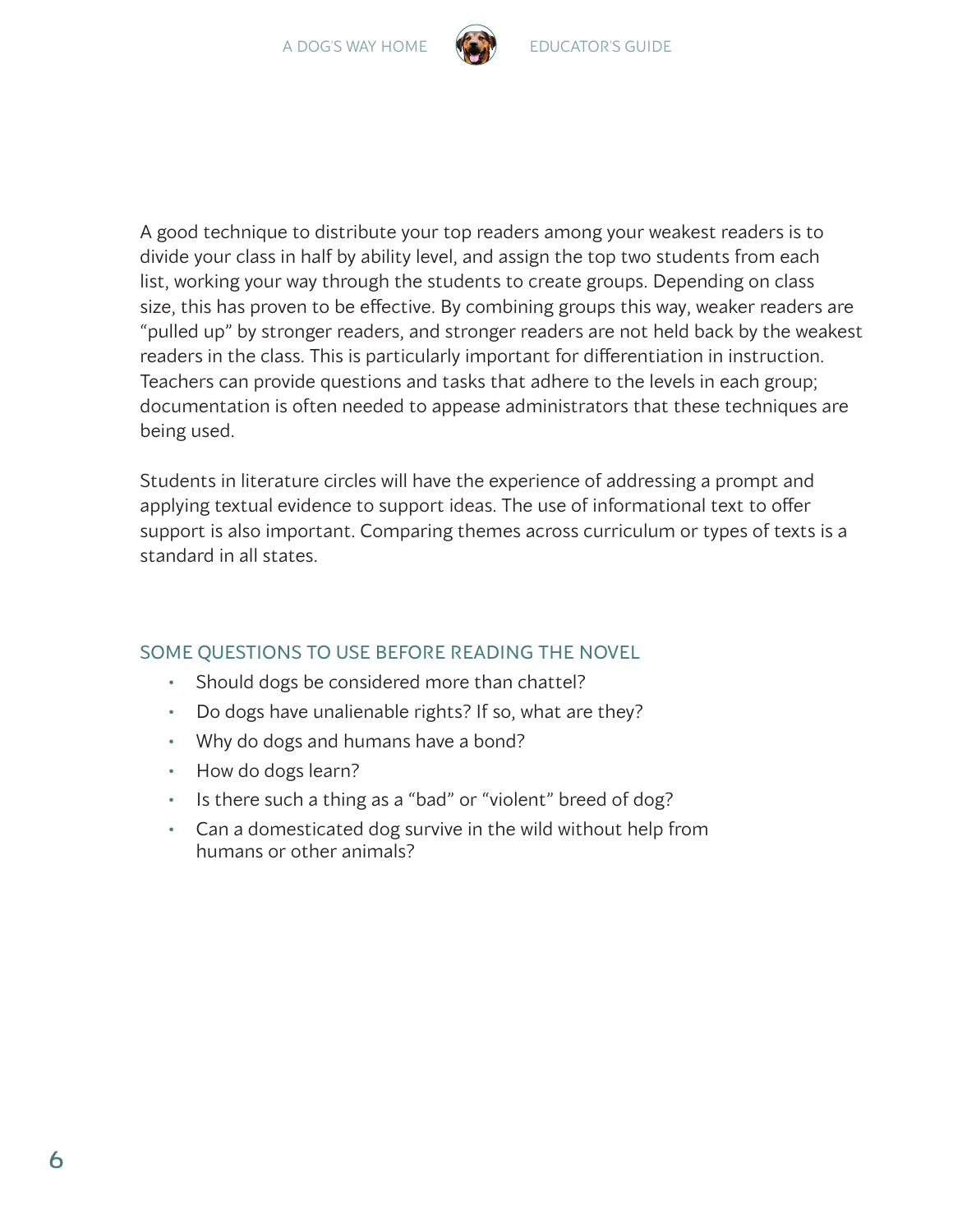

### IV. Vocabulary List by Chapters

(For your assistance, page numbers are also given for each word.)

#### **Chapter One**

| Comprehension  14 |  |
|-------------------|--|
|                   |  |
|                   |  |
|                   |  |
|                   |  |
|                   |  |
|                   |  |
|                   |  |
|                   |  |
|                   |  |
|                   |  |
|                   |  |
|                   |  |
|                   |  |

#### **Chapter Two**

#### **Chapter Three**

#### **Chapter Four**

#### **Chapter Five**

#### **Chapter Six**

#### **Chapter Seven**

#### **Chapter Eight**

| Antidepressants  104 |  |
|----------------------|--|
|                      |  |
|                      |  |
|                      |  |
|                      |  |
|                      |  |
|                      |  |
|                      |  |
|                      |  |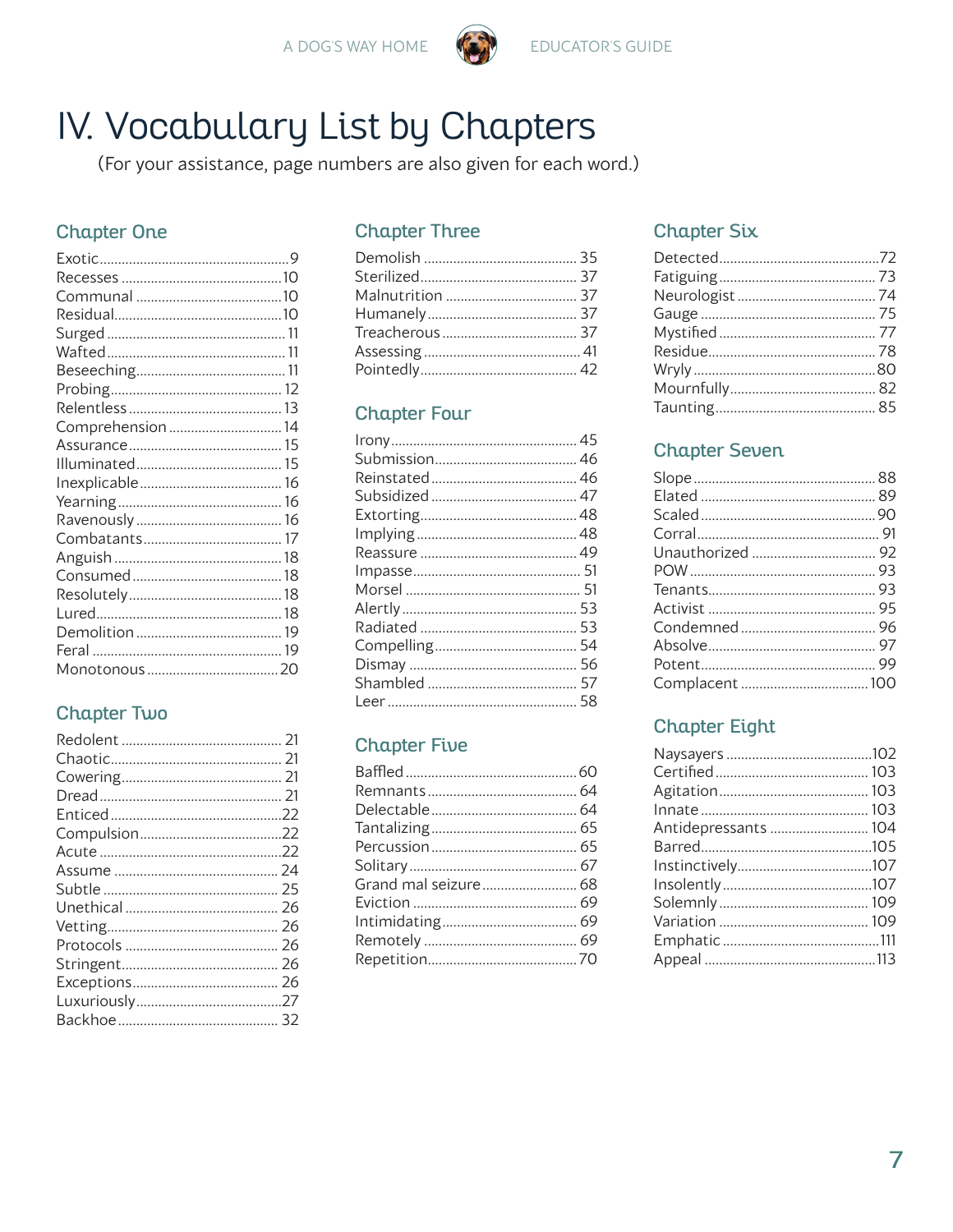

#### **Chapter Nine**

#### **Chapter Ten**

#### **Chapter Eleven**

| Contemplating145 |  |
|------------------|--|
|                  |  |
|                  |  |
|                  |  |

#### **Chapter Twelve**

| Amendments 154 |  |
|----------------|--|
|                |  |
|                |  |
|                |  |
|                |  |

#### **Chapter Thirteen**

#### **Chapter Fourteen**

#### **Chapter Fifteen**

| Transformation188 |  |
|-------------------|--|
|                   |  |
|                   |  |
|                   |  |
|                   |  |
|                   |  |
|                   |  |

#### **Chapter Sixteen**

#### **Chapter Seventeen**

| Accommodate 206 |  |
|-----------------|--|
|                 |  |
|                 |  |

#### **Chapter Eighteen**

#### **Chapter Nineteen**

| Undetectable230 |  |
|-----------------|--|
|                 |  |
|                 |  |
|                 |  |
|                 |  |
|                 |  |
|                 |  |
|                 |  |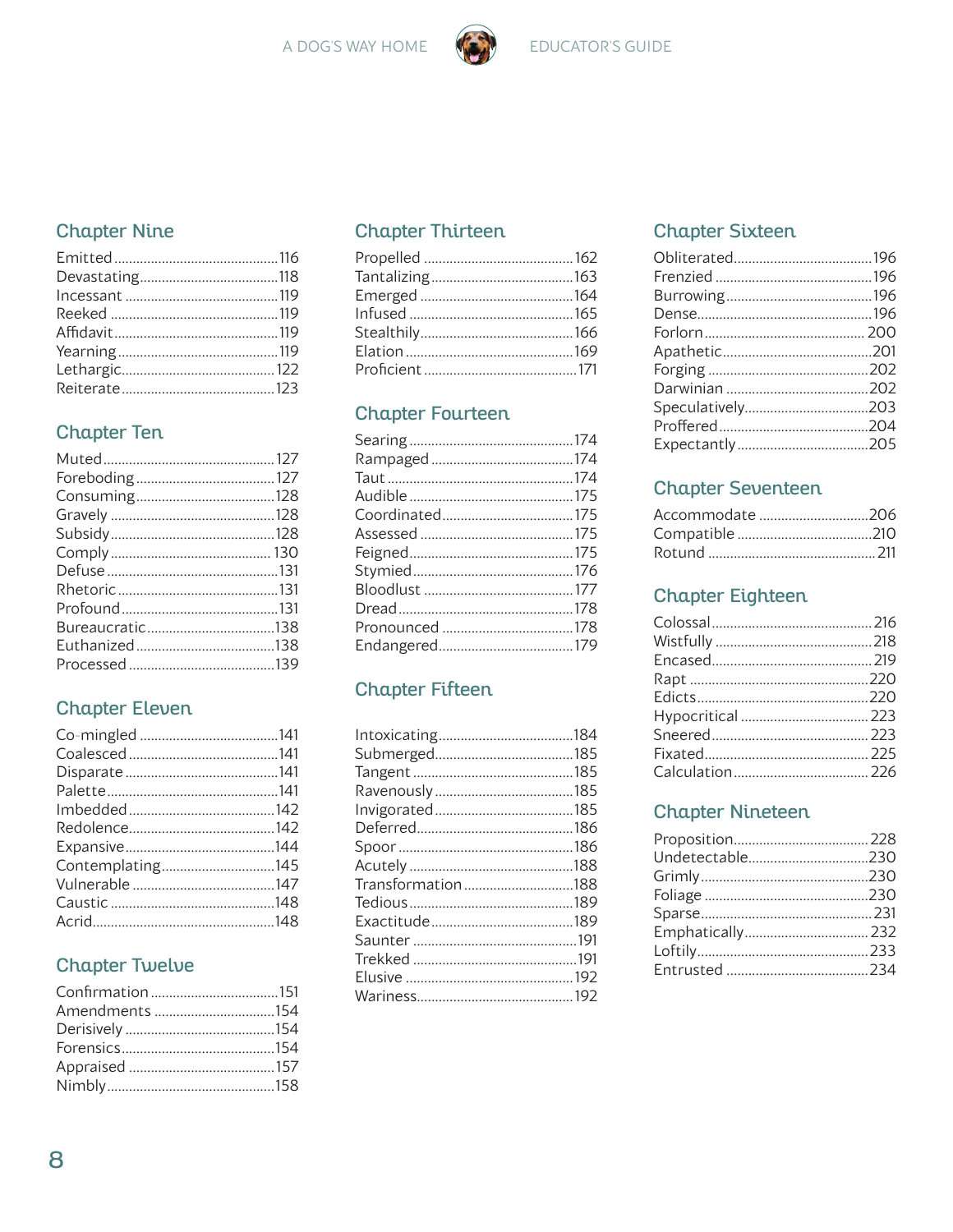#### **Chapter Twenty**

| Presumptuously236 |  |
|-------------------|--|
|                   |  |
|                   |  |
|                   |  |
|                   |  |
|                   |  |
|                   |  |
|                   |  |

#### **Chapter Twenty-One**

#### **Chapter Twenty-Two**

#### **Chapter Twenty-Three**

| Triangulating 269 |  |
|-------------------|--|
|                   |  |
|                   |  |
|                   |  |
|                   |  |
|                   |  |
|                   |  |
|                   |  |
|                   |  |

#### **Chapter Twenty-Four**

#### **Chapter Twenty-Five**

#### **Chapter Twenty-Six**

#### **Chapter Twenty-Seven**

#### **Chapter Twenty-Eight**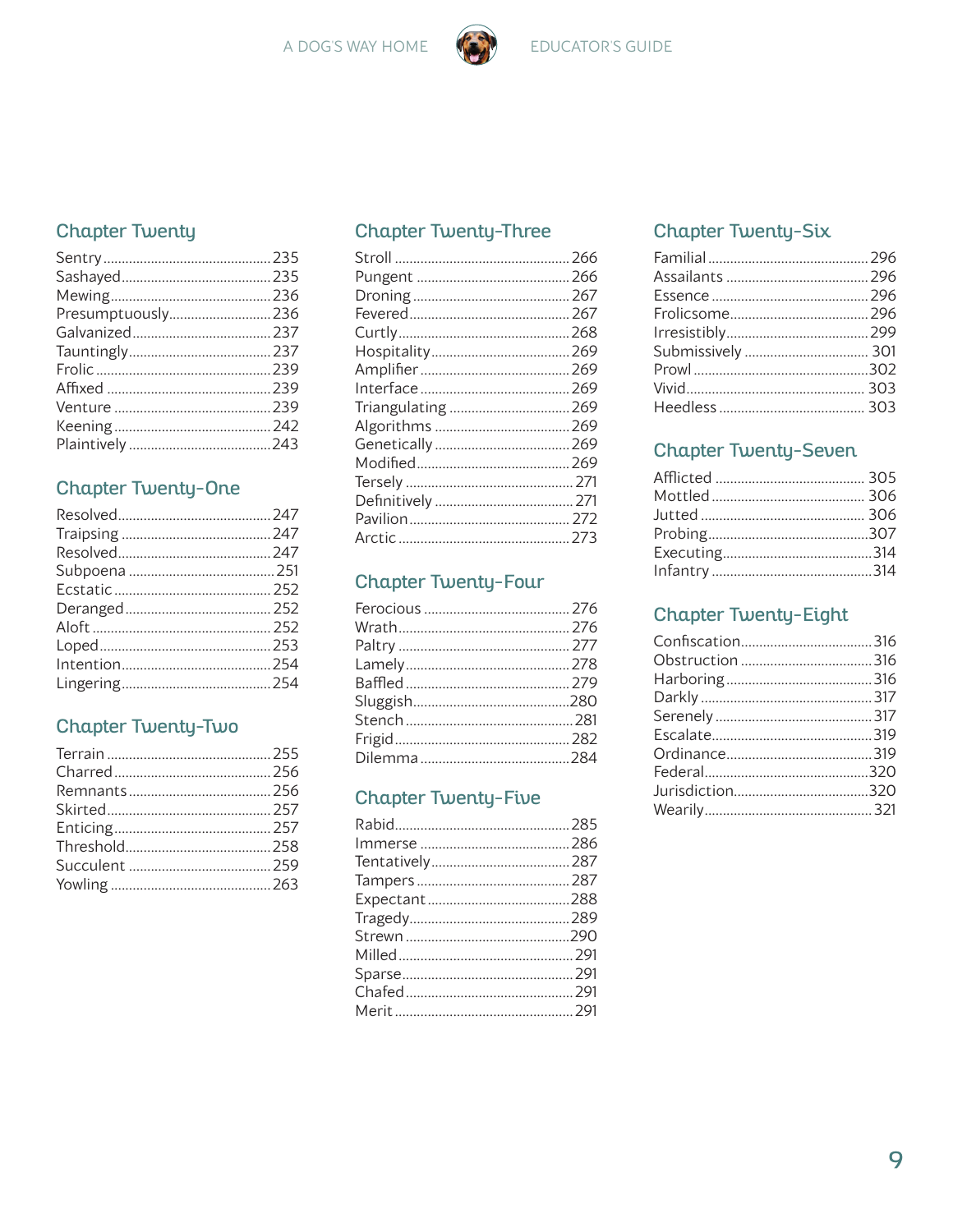

## V. Chapter Summaries

#### DISCUSSION QUESTION

Why are we surprised when one species of animal raises an animal not of its species?

#### ANTICIPATORY SET

A montage of video clips of animals from different species living together in harmony.

#### ESSENTIAL QUESTION

What can we learn from animals who co-habitat without conflict?

#### YOUNGER AGES

can make a prediction: What is going to happen to the puppy?



#### Chapter One

Chapter One opens with a narrator, writing in first person, who is a puppy. We discover she is living with feral cats underground. The "Mother Cat" is raising and protecting her kittens, and the puppy resides with her mother and siblings. While the puppy seems happy, there is foreshadowing in the quote, "This was my fun wonderful life, and I had no reason to suspect it would ever change" (Cameron, 10).

When there is danger, Mother Cat is alert, and the puppy picks up on her tension. When humans inspect the underground lair, the puppy is "strangely drawn to them," a theme to be repeated in the novel. We figure out that the feral cats are living underground in a space that has been targeted for demolition and the building of an apartment complex. A young man feeds them, so Mother Cat is not completely on her own for food. Flashlights from what we assume are workmen on the site probe their nest. A man asks if they are going to have a problem and if they can poison the cats. The man assures them that there will not be a problem. When the men come with nets and try to catch the kittens, Mother Cat takes the puppy to the back, out of sight. The men try to catch the kittens and make a discovery of puppies. A dog they call the mother dog is caught. When our narrator naps and awakes, she discovers that her mother and siblings are gone. Some cats return after the frenzy of the night before. The puppy interacts with the kittens, but not the adult cats. The puppy recognizes the smell of the returning human (not one of the workmen) and a woman. She tells the man that the contractor cannot get a demolition permit if it means destroying feral cats. When the man inquires about the dogs and cats already taken, she tells him that there is no law stating that one can't trap and destroy animals living on one's own property.

When they leave, nighttime comes and a light penetrates the den once more. Mother Cat is terrified. Puppy feels the stress. A man yells out, "Hey, there's a puppy in here!"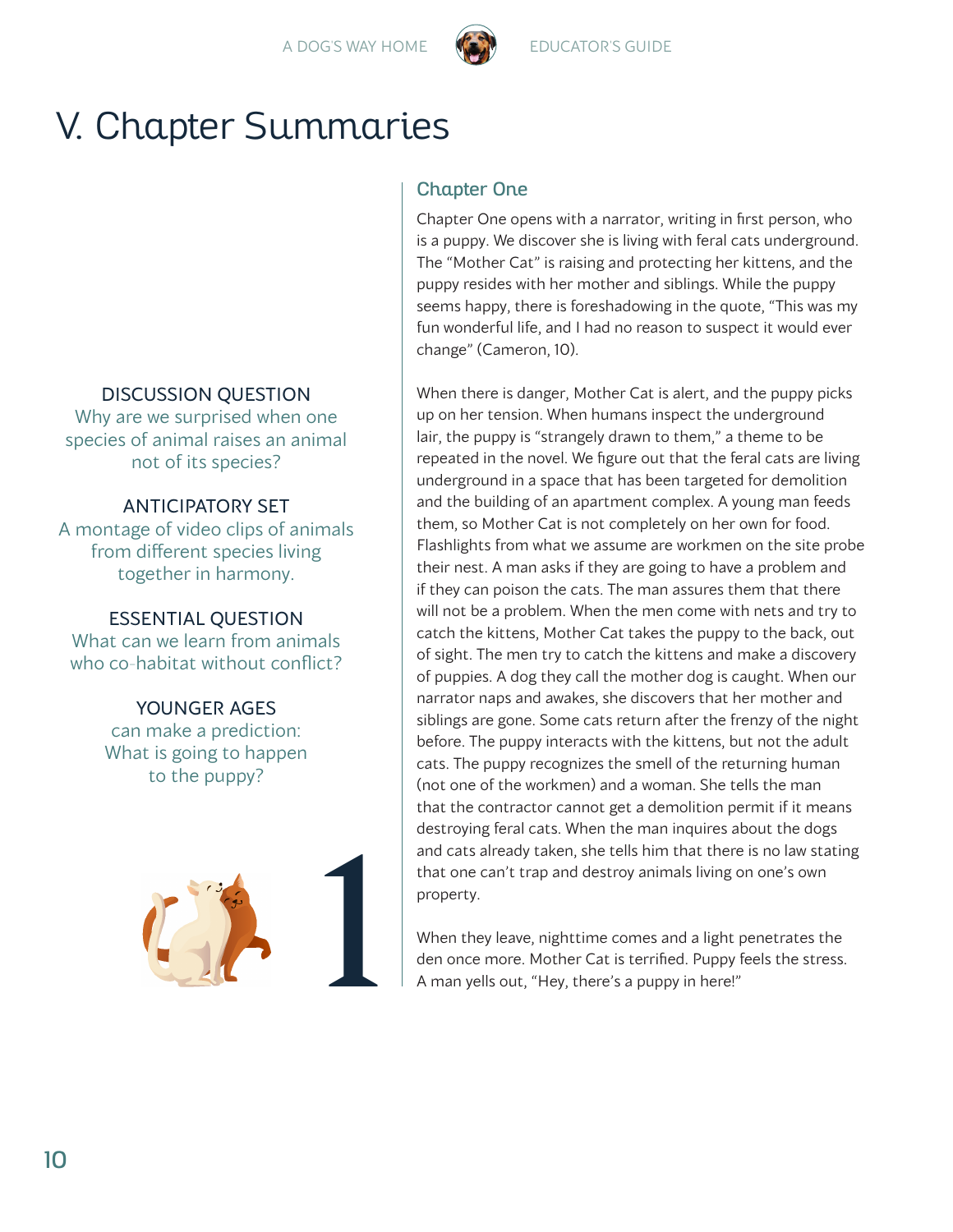

#### INFERENCE What can we infer from the

woman's words when she says, "We have to assume the worst"?

DISCUSSION QUESTION What is unconditional love?

## 2

#### Chapter Two

The woman is back, and she is the one crawling through the nest with her flashlight. When she talks directly to the puppy, the puppy feels a compulsion to go to her. The man and woman try to guess the puppy's breed. She also informs the man that by asking around, she has not heard of a rescue shelter taking in kittens and cats lately. She explains that they "have to assume the worst." The man talks the woman into giving him the puppy. She is taken to a new home, where she learns the word "treat." The man's name is Lucas and he lives with his mother. In a short period of time, the puppy loves Lucas. Lucas names her "Bella."

Every day they go to the den to feed the kittens. When a backhoe is delivered, he can sense the fear coming off of Lucas. While Lucas's mother had some reservations about taking in a puppy, Bella knows her name and a few other words. Her whole world is this young man.

#### Chapter Three

In chapter three, Lucas confronts the contractor, a man named Gunter Beckenbauer. Lucas tries to stop the demolition, and they have a heated conversation about the feral cats. Gunter tries to justify the demolition by stating that they got all the cats. Lucas disagrees. The police come, and Bella learns how to identify police by their uniforms. They tell Lucas he cannot interfere when the woman who was with him before shows up. Her name is Audrey, and she has brought a camera to film the event.

Audrey informs the officers that she is with Animal Control, and that if they pull down the house, they will be committing an illegal act. The contractor, who smells like smoke and meat to Bella, pleads with the officers to arrest Lucas and Audrey. The man insists that there are no cats left, when Mother Cat sprints out of the nest. When the officers refuse to arrest the pair, because no law has been violated, the interaction breaks up. At the end of the chapter, when Bella is playing with Lucas in the apartment, there is a knock at the door. Bella can smell the smoky meat man. He tells Lucas that they have to talk.

#### EXPOSITION

In chapter two, we have more information. The man is supposed to go to med school. The other is a veteran, and he works at the Veteran's Hospital in Denver. There is a concern for money, because Lucas's mother reminds him how expensive it is to raise a dog.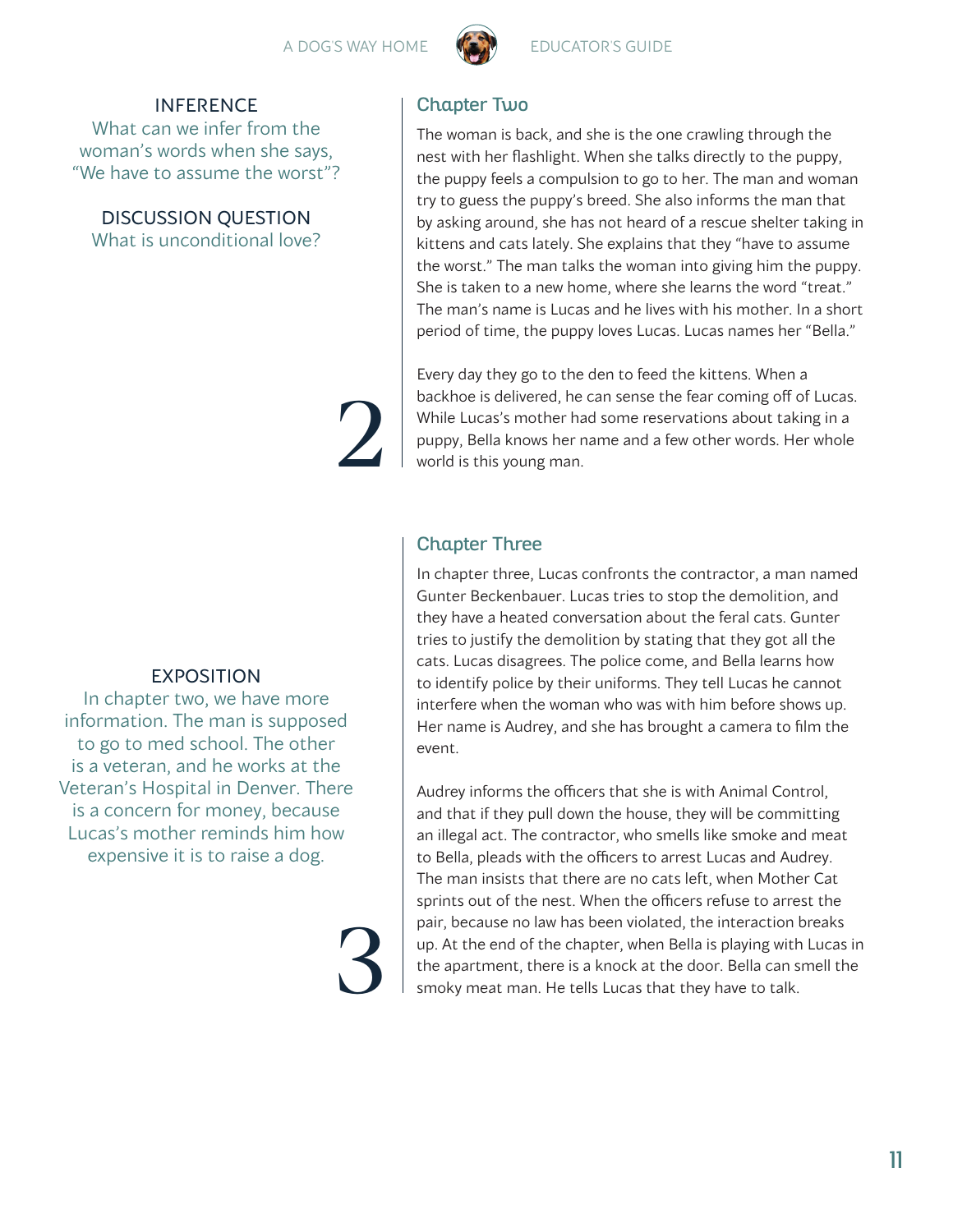

#### Chapter Four

When Gunter comes in, he asks if Bella is a pit bull. Lucas says that it is unknown, an important point in this novel. The man asks if Lucas has been the one feeding the cats. When he affirms this, the man says that there is irony there. He says that if Lucas puts out food for cats, they will come. Gunter states that he can shoot the cats if he wants to, and Lucas asks him if he wants that kind of publicity. The man asserts that the reason he is there is to avoid that, and emphasizes the money that delaying the construction is costing him. He goes on to bribe Lucas by offering him a new apartment. He also offers \$1,000. Lucas is offended, and asks for \$10,000, knowing that this is too much of a request, but trying to make the point that no amount of money will make him look away while the man exterminates innocent animals. The man accuses him of extortion and threatens to arrest Lucas for trespassing if he is caught on his land. When the man leaves, we learn more about the relationship between Lucas and his mother. She asks why saving the cats are so important to him and he says, "I guess cause they are all alone in the world" (51). The mother assumes that his obsession with saving the kittens have to do with his upbringing. We learn that she is an alcoholic, a single mother, and that he had to grow up "fast."

In the meantime, Bella learns new words. She hates the "crate," where she has to go when alone. She goes on a walk in a park and learns how to run up a slide, to Lucas's delight. She is unhappy when Lucas goes to work, but Mom says Bella has a "sixth sense" and learns when Lucas comes home. Bella seems to know he is coming. We can infer that when Mom lies on the couch, she is depressed.

Although Bella is taught not to bark, because they live in a no-pet apartment, Bella barks when a man appears at the door. We find out that Mom's name is Terri. A man at the door, who smells like chemicals, appears. Terri asks the man how he found her. The man is obviously intoxicated, and when Terri will not allow him back into her life, he gets mean. He talks about Lucas's father; we learn that he was found dead behind a liquor store. We can infer that this was a time in her life when she, too, was probably taking drugs, if not just alcohol. When she asks the man to leave, he reaches out and grabs her.



#### DISCUSSION QUESTION

Are there enough laws to protect animals?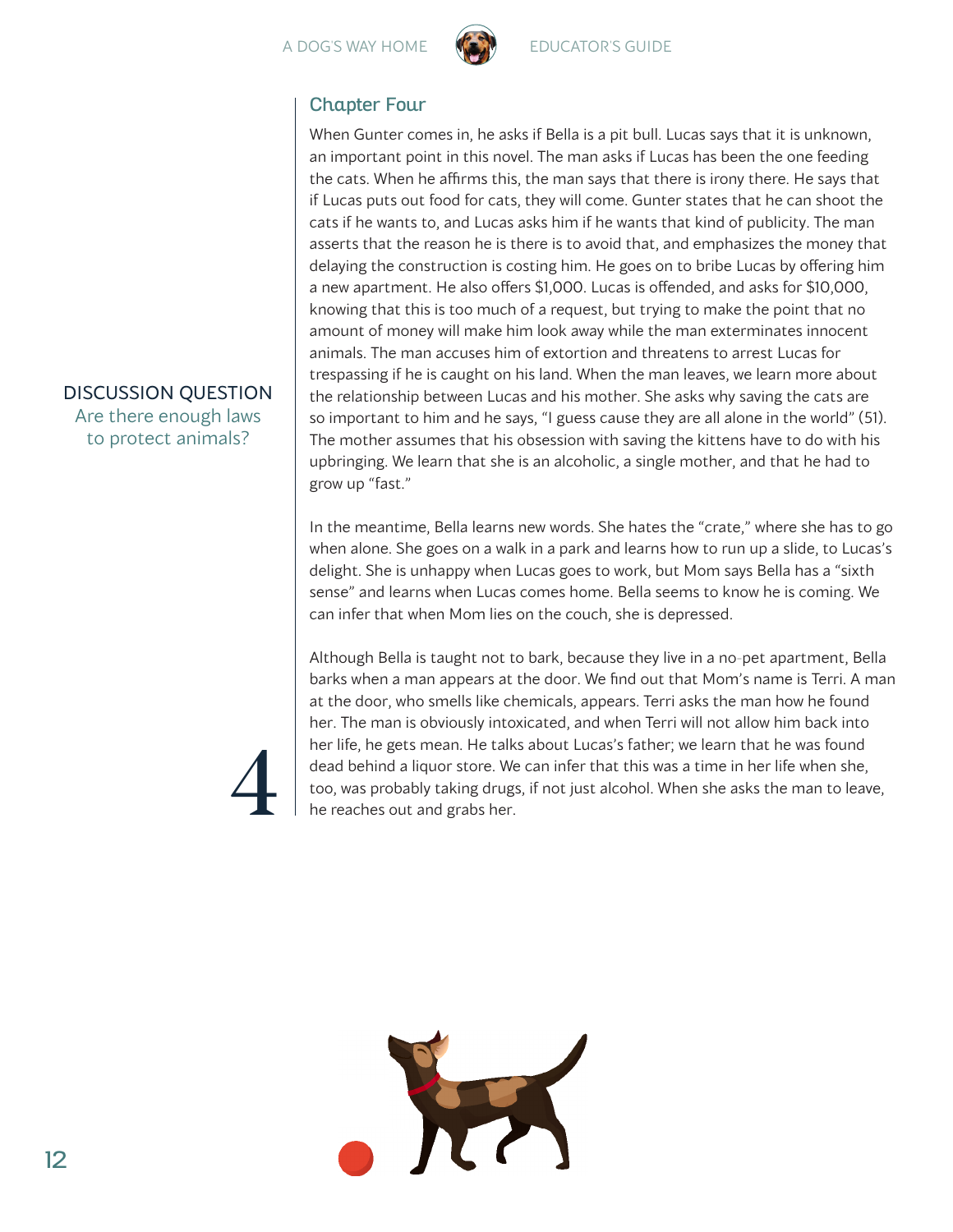

#### Chapter Five

When the man yells at Terri, Bella is terrified. After a few choice words, Terri reacts by hitting the man. Bleeding, the man yells at Terri, who demands that he leave. When they crash into a table, Bella stops barking. The man leaves, wounded, and Terri starts crying. Bella provides comfort. Terri calls Lucas and recounts the violent exchange. She ends by telling him that she will go to a meeting.

When Lucas takes Bella to the den next, there is a No Trespassing sign. He lifts Bella over the gate and tells her to go into the den so they can rescue the cats. They end up rescuing two of the cats. Bella touches her nose to that of Mother Cat, but knows instinctively that Mother Cat will not follow Bella out of the den. As a treat, Lucas gives Bella a nibble when they get home: a tiny piece of cheese. Bella so loves it that it makes Lucas laugh.

The next afternoon, when Bella is alone with Terri, he senses something strange in her smell. When she offers Bella treats, Bella eats them hurriedly. She knows something is wrong with Terri. Bella hears a crash and finds Terri on the ground. Knowing something is wrong, Bella barks and barks for help. When Lucas comes home, Bella leads him frantically to where his mom is lying on the floor. An ambulance is called and Lucas leaves with his mother. Bella is left alone, feeling like a "bad dog."

Although Bella knows it is "bad," she eventually has to go to the bathroom. When Lucas finally gets home, he takes her for a walk and we learn that the mother has had a grand mal seizure. An eviction notice is posted on their apartment door; they are in violation of the ordinance against pets on the property. Mom tells Lucas that Bella can no longer bark; it will give her away.

#### Chapter Six

In this chapter, Bella meets new people. She goes to work with Lucas at the Veteran's Hospital and meets a variety of people. He also meets Olivia from the maintenance department. She and Lucas seem to have a connection. Bella is "smuggled" into the hospital, but it gives the patients there a sense of purpose to protect her. We learn of Dr. Gann, a man who works in the hospital. In the ward, Bella makes many friends, providing comfort. The patients include Ty, Mack, Steve, Marty, and Drew. After a day providing comfort and cheer, Mom and Lucas have a talk about how she believes that Lucas thought she abandoned him in his childhood. We also find out that she has tried to commit suicide before. When Lucas and Bella go to "feed the cats," they find a notice of demolition, and Bella ends up running after Mother Cat.

#### RESEARCH QUESTION

13 What kind of animals are used for emotional and physical support? Are there specific breeds that are used for this? What restrictions are currently in place in different environments? Airplanes? Apartment dwellings? Public places?

INFERENCE What kind of meeting is Terri going to?

## 5

#### DISCUSSION QUESTION

How do service animals BECOME service animals, and what can the animals do to become service animals?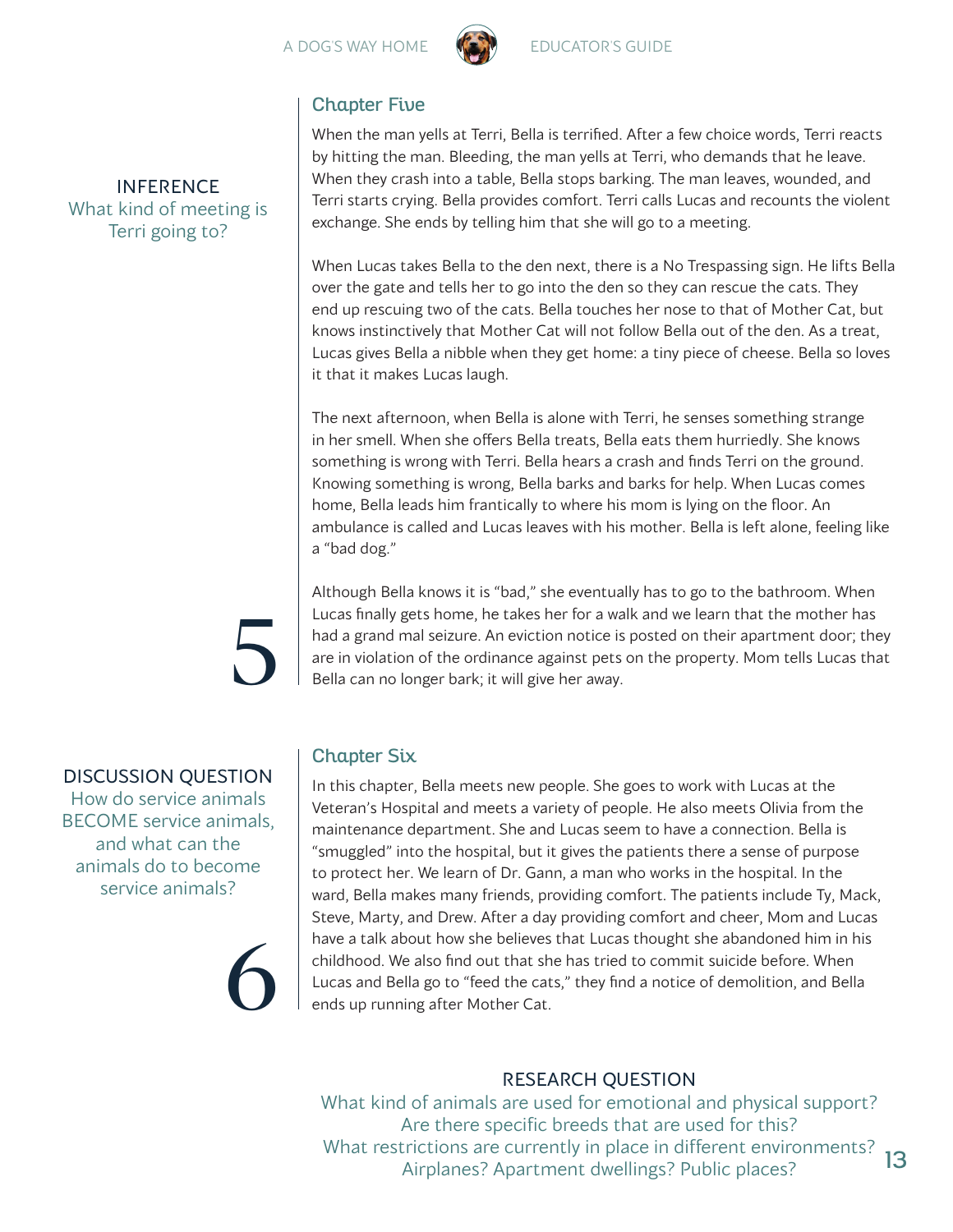Chapter Seven



#### INFERENCE

Bella goes to the veterinarian and receives a "stiff collar." What is the inference?

## 7

The season changes and Bella experiences snow. She provides comfort to the veterans at the hospital and feels she has this purpose. The veterans continue to hide Bella from the administration in the hospital; it is said that they are running the ward like a POW camp. The altercation with the builders and the cats continues to loom in their lives. The contractor is very agitated over the expense the delay is taking and comments how building in the winter is not cost effective. He declares a war on Lucas, and Lucas warns Bella that he doesn't "have a good feeling about this" (97).

When Mom becomes sick again, Bella can sense it and warns Lucas. They learn that 15% of dogs can sense seizures. When they come home to another eviction notice, they know it is the action of the contractor.

#### Chapter Eight

When Lucas contacts Dr. Sterling about service animals, he gives them hope about keeping Bella but warns them that the process to get her certified is not swift. To avoid their eviction, Dr. Sterling writes a letter to state that Bella offers support to Terri.

The reader can infer that the "war" Gunter warned Lucas about includes the use of an Animal Control officer. In the meantime, Lucas has taught Bella a variation of the command "Go Home!" The Animal Control officer visits them to inform them that they have an illegal pet, a pit bull, a breed that is illegal in Denver, Colorado. When he is told that Bella is a therapy dog, he throws a treat on the ground, which Bella gobbles up. The Animal Control worker informs them that a therapy dog does not eat treats thrown on the ground. He informs them that if he catches the dog outside, he will impound Bella. On the first offense, she will be chipped; on the second offense, she will be destroyed. When Lucas tries to appeal to the man, stating that Bella is not a vicious animal, the Animal Control man states, "If the law says she is a vicious animal, she's a vicious animal" (111). We also find out that if two officers in Animal Control say that Bella is a pit bull, then the law says she is a pit bull. There is no appeal process.

#### RESEARCH QUESTION

What is the Fair Housing Act, and how does it apply to service animals?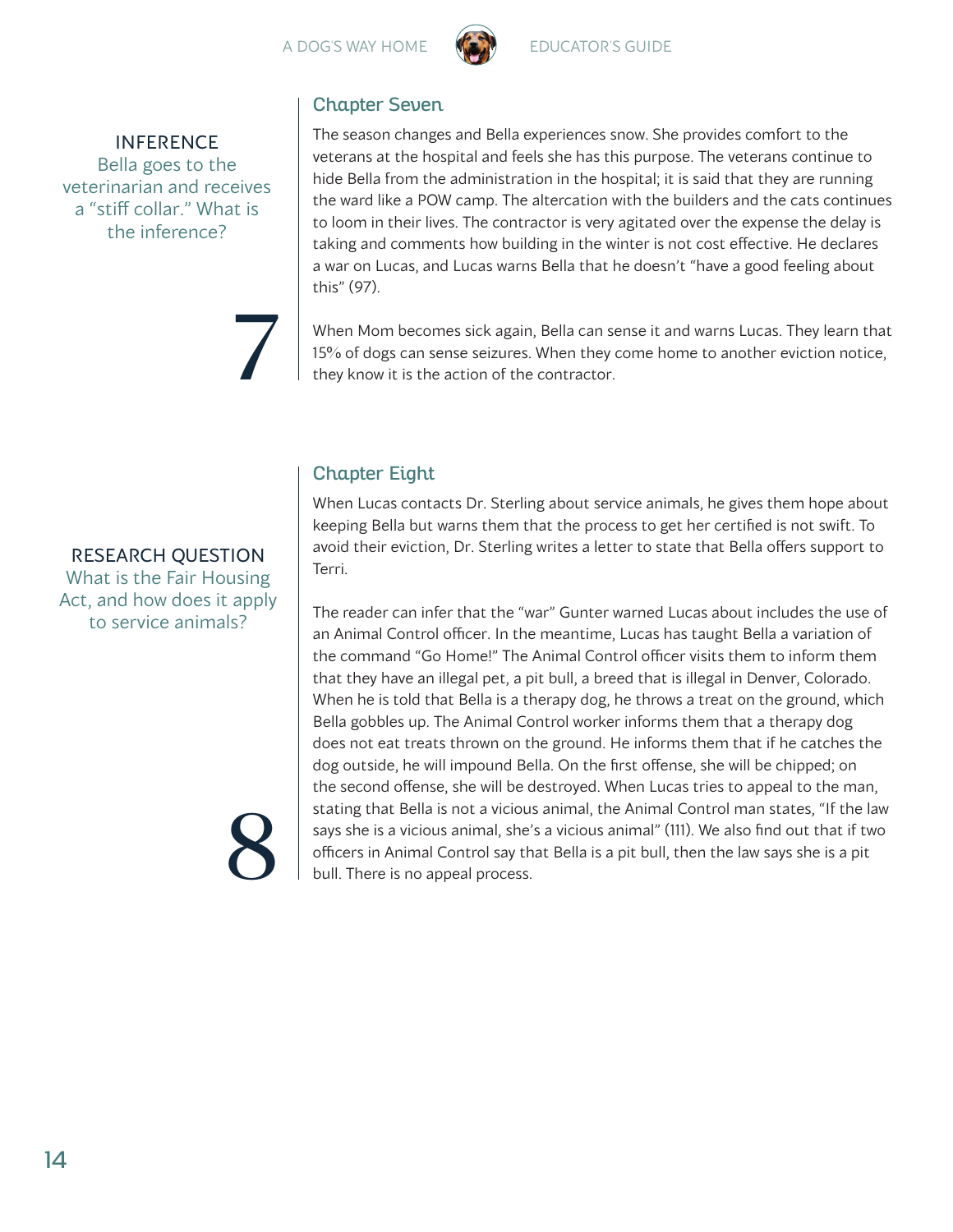

#### DISCUSSION QUESTION

What can we do if we believe a law is uniust?

#### DISCUSSION QUESTION

At the end of the chapter, the animal control truck is following Bella. How is this foreshadowing events to come?

#### Chapter Nine

When Mom takes Bella for a walk, Bella can smell the Animal Control officer nearby. He catches them and tells her that he is impounding the dog. Mom yells for Bella to "Go Home!" But Animal Control follows her and throws a treat. Bella is caught. When Bella is taken to the shelter, she can smell the fear and confusion from the other dogs. She believes that if she is a good dog, Lucas will come get her. She is confused and afraid. A woman working there tells the officer that she cannot confirm that Bella is a pit. We learn that the man's name is Chuck. We discover that there is corruption here when Chuck states that two other officers have agreed that Bella is a pit. The woman tersely replies that one of the "officers" is on vacation and cannot make that assertion. It seems that it is out of her hands. Bella is heartbroken.

A man named Wade seems to care about her; he takes her for walks and rinses out her cage. When Lucas gets Bella back, he is warned that on her second violation, she will be held for three days and destroyed. When they take their walks, Bella can smell the Animal Control truck behind them.

#### Chapter Ten

When Lucas takes Bella to feed the cats, Bella can smell the Animal Control truck. When Chuck confronts them and threatens to "dart" Bella, Lucas pleads with him. He tells them that he will move from Denver. The police appear; the female officer seems kind. While Bella can perceive a "profound sadness" in Lucas, the officers tell Lucas that he has to comply. They allow him to put Bella into the truck. He is crying his goodbyes, thinking that his dog will be killed. At the shelter, Bella joins the other dogs, howling in her distress and sadness.

Lucas gives Wade, a man he knew in high school, \$100 to get Bella out of the pound. Lucas knows that the only way to save Bella is to get her out of Denver. Audrey comes to help. She will take Bella to Durango until Lucas can get there. In

a crate again, seeking Lucas once more, Bella feels like a "bad dog."

## 10

11

9

RESEARCH QUESTION How do you become a foster parent to animals?

#### Chapter Eleven

With Lucas's blanket around her, Bella is so depressed that she does not eat for two days. She is given to foster parents, Loretta and Jose. For two weeks she is given walks in an expansive state forest, but she is always on a leash. Bella has one purpose: to go home. We learn that summer is coming. Bella always knows the direction home, and although she likes her foster parents, she can only think of Luke. When she is exposed to a slide that nestles up against a fence, she takes the escape and runs up the ladder and leaps over the fence. She does not sleep for two days. Determined to get home, she heads in that direction. Cold and hungry, she stays by streams for water, but avoids people. She feels vulnerable. At the end of the chapter she hears two boys shooting guns. They smell of alcohol.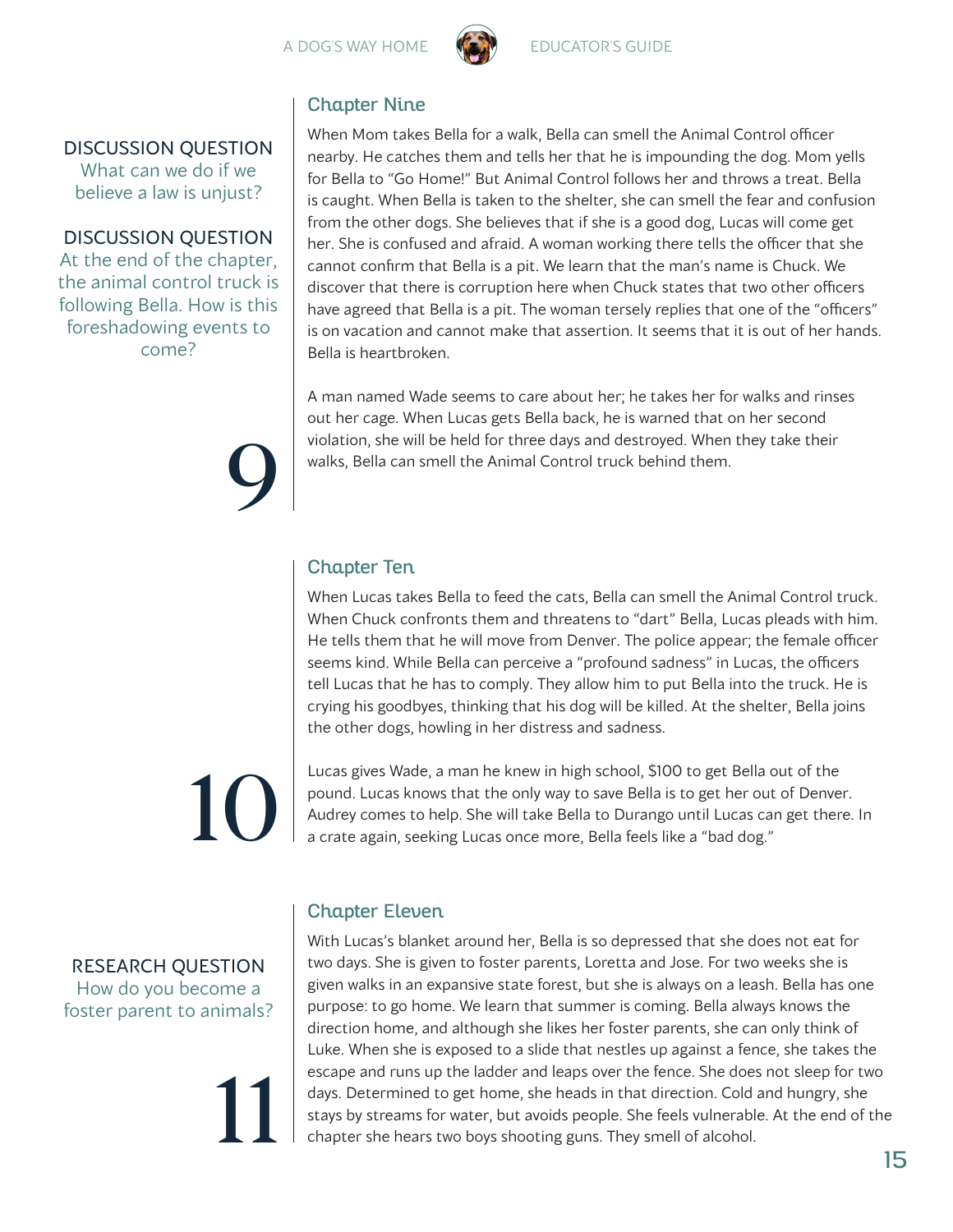

#### Chapter Twelve

The boys, Warren and Dude, find Bella and feed her beef jerky. They take her in, thinking that there may be a reward for her rescue. When they leave her in the car at the police station, Bella climbs out of the window. As she heads home, she comes across a town and a pack of dogs. She feeds with them, learning how to dive in dumpsters and learning that some people are nice and will feed them. People = food. Even though she can have security and food if she stays with the pack, one man says, "Go Home!" to the dogs, and Bella recognizes that her way home is through the hills and streams. She is willing to face danger if it means she will find her way back to Lucas.

#### Chapter Thirteen

Bella is propelled forward to home, but it takes her into deep wilderness. At times she can survive by the presence of wooden tables, burned wood, and trash cans. She discovers two hunters in the woods, both with guns, and she can smell blood. They have been poaching cougars. She sees a female cougar; her mate, we infer, has been killed. The female cougar follows Bella. Bella names her "Big Kitten." Her experience with Mother Cat give her the experience of living with cats. There is a powerful pull to protect this kitten, but at the same time, she does not trust the humans. Bella thinks, "If a dog couldn't trust humans, how was life even possible?" They come across a dead deer and feed. Big Kitten purrs and rubs her neck against Bella. They curl up next to each other to sleep; they also play together. Almost by accident, they learn to hunt together. Summer brings people into the outdoors. They avoid the people, but sometimes they luck out on food that they have. They learn how to share food, although hunger is a constant pull at Bella.

At one point, Bella smells something that disturbs her: coyotes. She instinctively knows they are dangerous. Bella knows the coyotes' purpose is to hunt and kill them. She turns to face the danger.

#### DISCUSSION QUESTION

13

14

RESEARCH QUESTION Can the students find examples of dogs who have found their way home across many miles? Pair and Share.

How would Bella know that coyotes are dangerous if she has never encountered them before?

#### Chapter Fourteen

The coyotes and Bella face each other. Bella has an instinctive rage against them. She has to fight four coyotes. She starts barking her fury and suddenly smells people. A man yells and the coyotes leave—rescuing Bella from probable death. When the men see her courage, they think Bella belongs to a poacher. They feed her, trying to decide what to do. Bella leaves, after saying her goodbyes to each man. She knows that Big Kitten is following.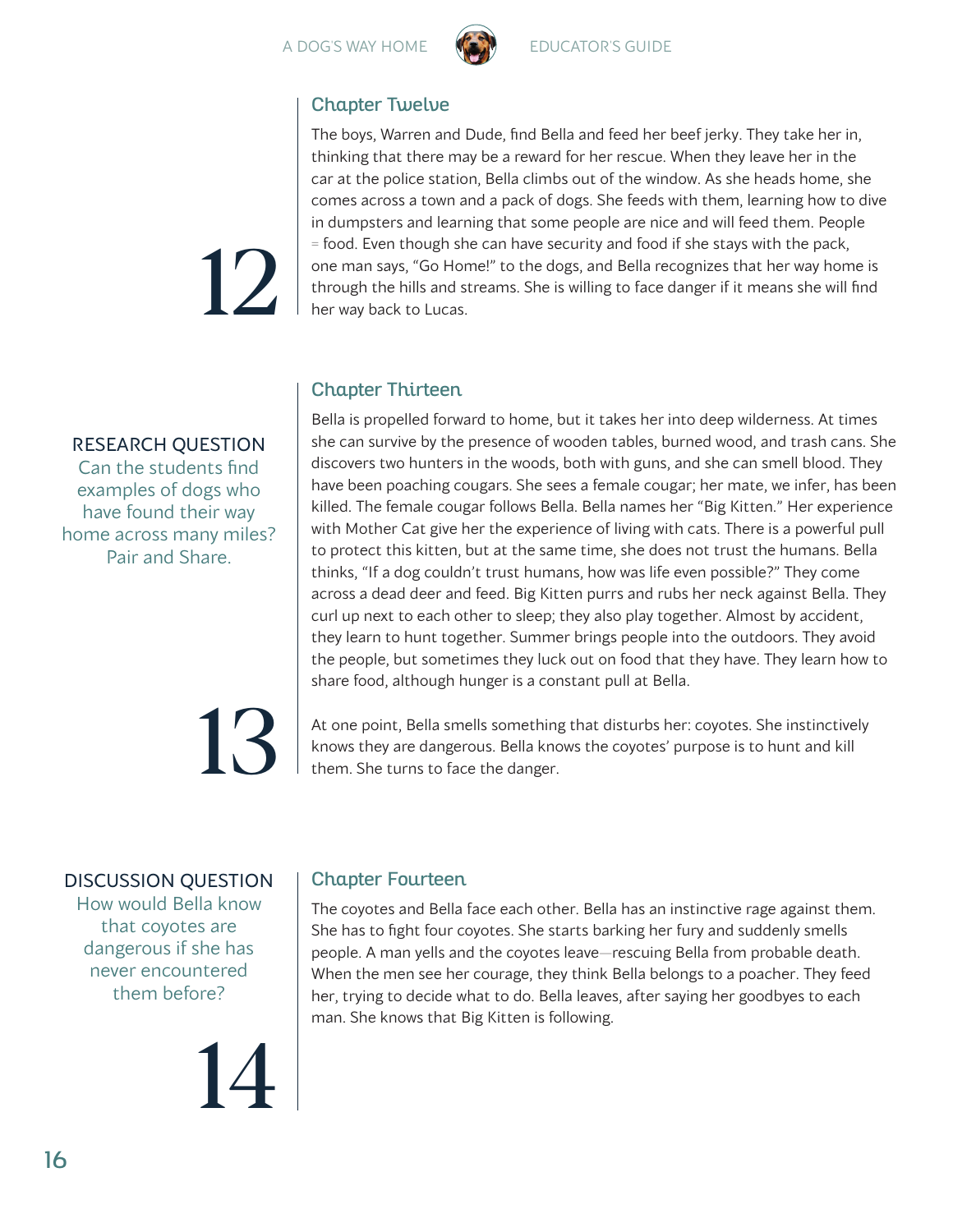

#### Chapter Fifteen

Big Kitten and Bella have a symbiotic relationship. Although she is curious about Big Kitten's nighttime activity, Bella and Big Kitten have a relationship that works. They prevent thirst by drinking from the streams, but the hunger is constant. With the lack of food, Bella becomes lethargic. She thinks, "Without people, I was powerless" (186). The two of them find a deer with a "stick" in her neck. She had run with an arrow in her and finally collapsed in death.

One day everything changes—snow. Visibility is low, and making their way through the snow is tedious. Big Kitten takes down an Elk, and Bella recognizes that she is in charge. At one point, there is a choice. With Big Kitten there are rocks, snow, and steep hills. Downhill means people. Bella picks up the scent of humans. Two humans are yelling at a man and his dog. They are in an unprotected, illegal area where avalanches have happened. Suddenly, there is one.

#### Chapter Sixteen

The man is buried in snow. The dog with him is frantically trying to dig him out. Bella, without hesitation, goes to join the dog and helps dig him out. The two men on cross country skis help resuscitate the man. We learn they are Gavin and Taylor. The two men mistakenly believe that both the man's dog and Bella belong to the buried man. When Mountain Rescue comes, they ask them what to do with the dogs. A woman tells them that they are not equipped to rescue dogs and leaves the dogs in their care. The men are kind, and while they identify "Dutch" as a Burmese Mountain Dog, they cannot figure out Bella's breed. Their best guess is that Bella is a bullmastiff. The men take the two dogs to their cabin in the mountains. Dutch has his name on his collar, which is why they know his name. They are a little disgusted with the man they saved, because Dutch has a collar with his name and is "rotund," while Bella has no name on the collar and her ribs are showing.

## 16

15

Dutch cannot eat and stands alertly at the door, wanting to be with his master. Bella recognizes the anguish, but believes that her stay with the men is only temporary.

DISCUSSION QUESTION

Why can't the majority of domesticated dogs survive in the wild?

17

#### Chapter Seventeen

At the cabin, Bella worries about Big Kitten. In the meantime, the men try to guess Bella's name. When she reacts to her name, they believe they have discovered it. They buy her a name tag. We learn that they are a couple. One man is an author. Bella learns the name "suitcase," because one man, Taylor, travels. When Taylor leaves, the rules change. The dogs are allowed to sleep in bed with Gavin. Dutch is still very sad. The dog toys just remind Bella of Lucas. When they take walks, Bella knows the Big Kitten is nearby. When Taylor comes home, they discover the owner of the dogs is a man named Kurch. They know they have to give up the dogs and are very sad. Gavin says it is the hardest thing he will have to do. They take a drive to return Kurch's dogs. We also learn that they cannot keep the dogs because they are planning a trip to China for six months.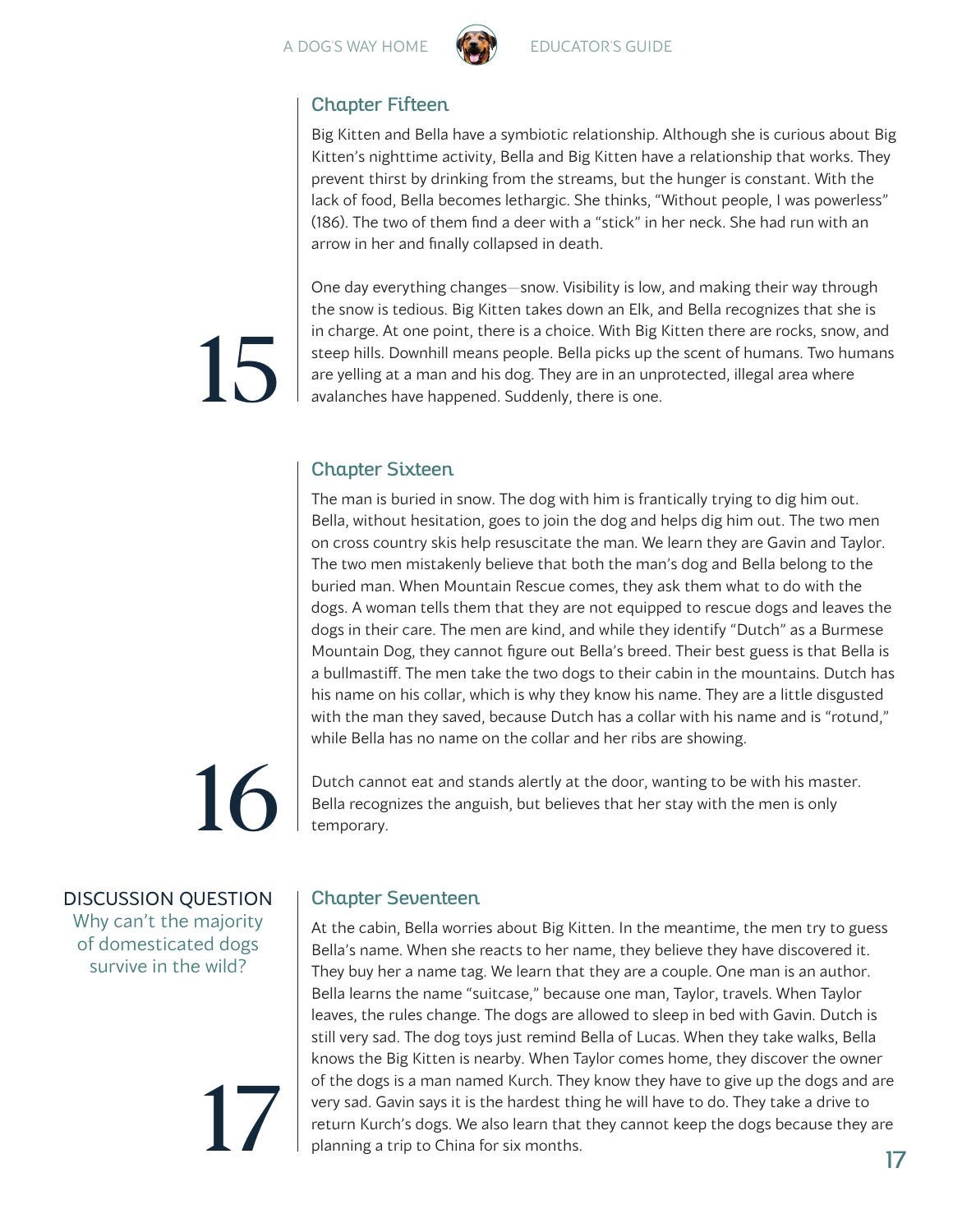

#### DISCUSSION QUESTION

Why would a dog stay with an owner who is inhumane to it?

18

#### Chapter Eighteen

Although they are somber and sad, the two men take Dutch and Bella to see Kurch. They believe that he owns both dogs. Dutch becomes very excited when he can smell home and runs to meet his owner. The owner is not happy to see the dog. The home is rundown and unkempt, and Kurch is not thankful at all for the return of the dog. He complains that he is on his own and cannot care for Dutch. Even though the two men are responsible for saving his life, he sneers at them when he finds out they are married. Sadly, the men understand his bias and his unkind disposition. Much to Dutch's dismay and anguish, they take both dogs back to their home. When they get to the men's home, Dutch sees a cat and takes off. Bella understands where he is going.

#### Chapter Nineteen

Bella helps Gavin find Dutch. Bella believes that Dutch is doing his version of "Go Home." The men are still going on a long trip to China and finally come to the conclusion that the dogs can stay with Sylvia, Gavin's mom.

19

When they get to "Farmington," Bella has lost her scent of home. Sylvia has a female cat named Chloe, who is pregnant. Bella knows to leave her alone, but Dutch is very interested in getting to know the cat. When the two men leave the dogs at Sylvia's, Bella can sense their sadness. Dutch is confused. Bella has learned that "people are not as reliable as a dog would like" (234). Bella decides that at first chance, she will leave and find Lucas.

#### Chapter Twenty

Sylvia is not a good dog person. She never takes the dogs for walks. There is no slide to escape. Sylvia smokes cigarettes by her pool and drinks. Sometimes, she even forgets to feed the dogs. A man named Mike comes by and they fight. This stresses both dogs. Then Mike threatens Sylvia, and the dogs come to her rescue. She throws out all of his things into the yard. Chloe has kittens. Bella understands that both she and Dutch "waited for people who never arrived." One day Sylvia ties up Dutch to furniture and moves inside. The kittens, who capture his attention, play around him. Sylvia receives a package one day and leaves the box by the pool. The kittens have fun playing in the box. Suddenly, Dutch goes after one kitten and drags the furniture with him. The furniture knocks a box of kittens into the pool. Mewing their distress, Bella saves them, one by one. Exhausted, Bella tries to get out of the pool. Not knowing how to escape, Bella is at the point of drowning.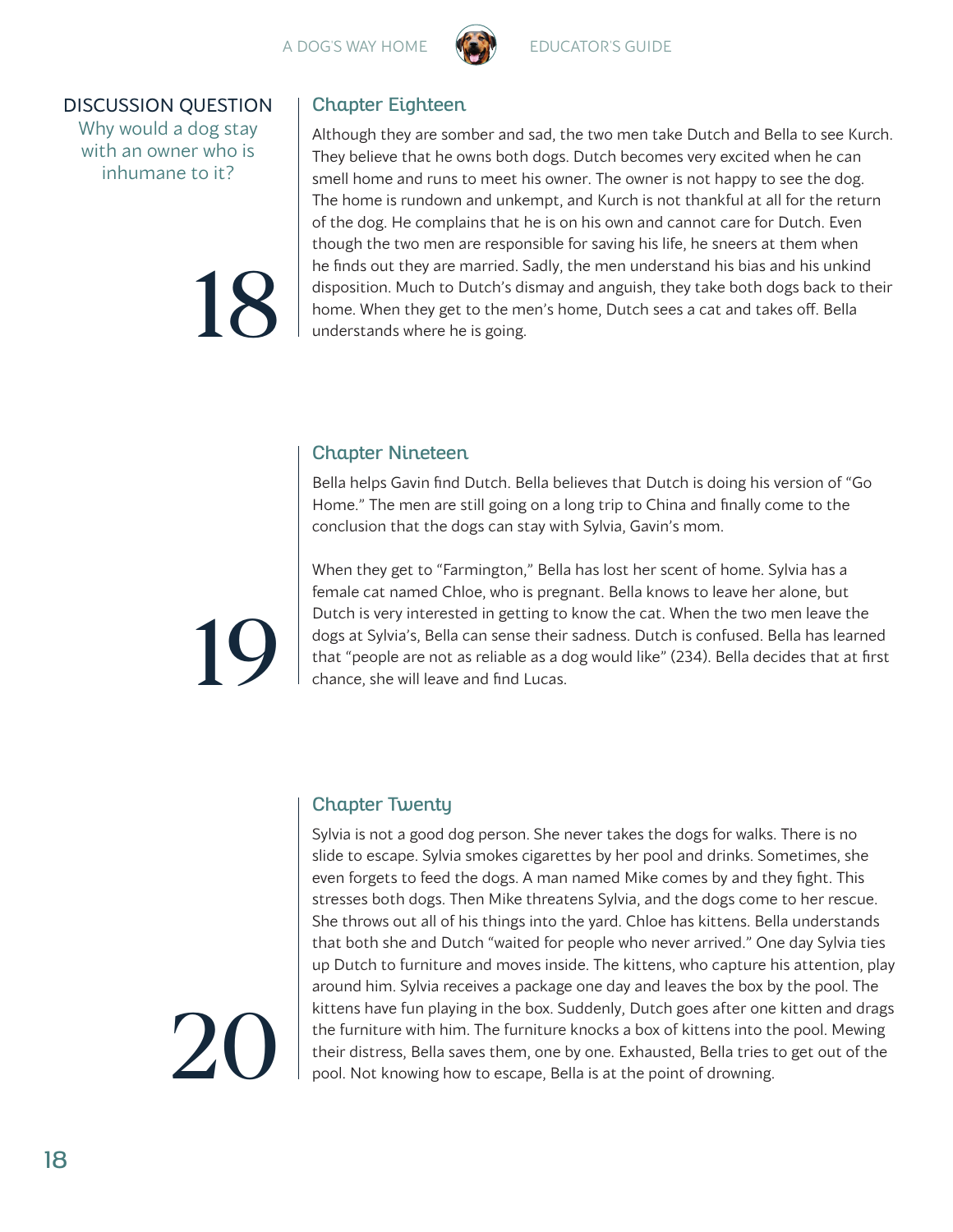

#### DISCUSSION QUESTION

Why was Bella drowning in the pool? Why didn't she just walk out?

#### Chapter Twenty-One

Sylvia finally goes out and shows Bella how to get out. Bella observes as the kittens are leaving, one day at a time. Dutch has lost all of his energy. He is so sad, now for the two men, that he is lethargic. Bella says that Sylvia never let them out and never let them chase a ball. The only thing she does is feed them and let them in the house at times. One day, Dutch becomes super excited and Gavin appears. It has been six months. Dutch is so happy that Bella understands that Gavin is Dutch's person, just like Lucas is hers. On the long ride home, Bella can smell home again. Although she loves Gavin and Taylor, she yearns for Lucas.

When the two men take the dogs to the cabin and let them off their leashes, Bella heads home. Dutch goes with her for a while, and then Bella senses that Dutch is saying "goodbye," and he turns back to his person. Bella moves on.

#### Chapter Twenty-Two

Bella is glad that Dutch has the two men, but now strives for home. She comes across a burned-up forest and feels alone and very thirsty. Although she knows her direction will take her away from Lucas, she knows she has to eat, and she heads for town. Bella discovers a supermarket and the smell of grilling chicken. She learns that the doors open when she steps on it and takes the chance to grab a chicken. She is chased by a man in the grocery but makes a second attempt to get yet another chicken. She steals another chicken and feels guilty, and the man chases her again. She believes that "angry men hurt dogs," and she evades the capture. As she goes through the town, she sees a homeless man, and sensing his pain, she goes to comfort him. He is nice to her, but when she gets close, he ties her up. She realizes, at the end of the chapter, that she has made a terrible mistake.

 $22$ 

 $21$ 

INFERENCE What do we suppose is the condition of the man?

PREDICTION What will Bella do?

23

#### Chapter Twenty-Three

The man's name is Axel, and he keeps Bella tied up. They sleep on sidewalks, and she can smell the alcohol on his breath. Although he ties her up, she feels like the man needs comfort. He talks to himself.

During the night, the man is agitated and fevered. Bella feels important with Axel. An officer "Tom" often visits. He tells Axel the he will drive him to Denver and warns him of the cold of winter. Officer Tom asks Axel if he is using again. Bella now faces another winter, where she curls up against Axel for warmth. People try to help Axel and they give him a tent and stove and food. Axel reminds Bella of Mack, a veteran from the hospital. Axel is paranoid and reclusive. Bella observers him using a "plastic pencil" from time to time, and he sleeps soundly. He often disappears for hours, leaving Bella alone. One night, three men trash his tent and belongings. Bella thinks about Dutch and how Dutch and Bella had warded off Mike. Bella knows what to do and takes off growling at the men.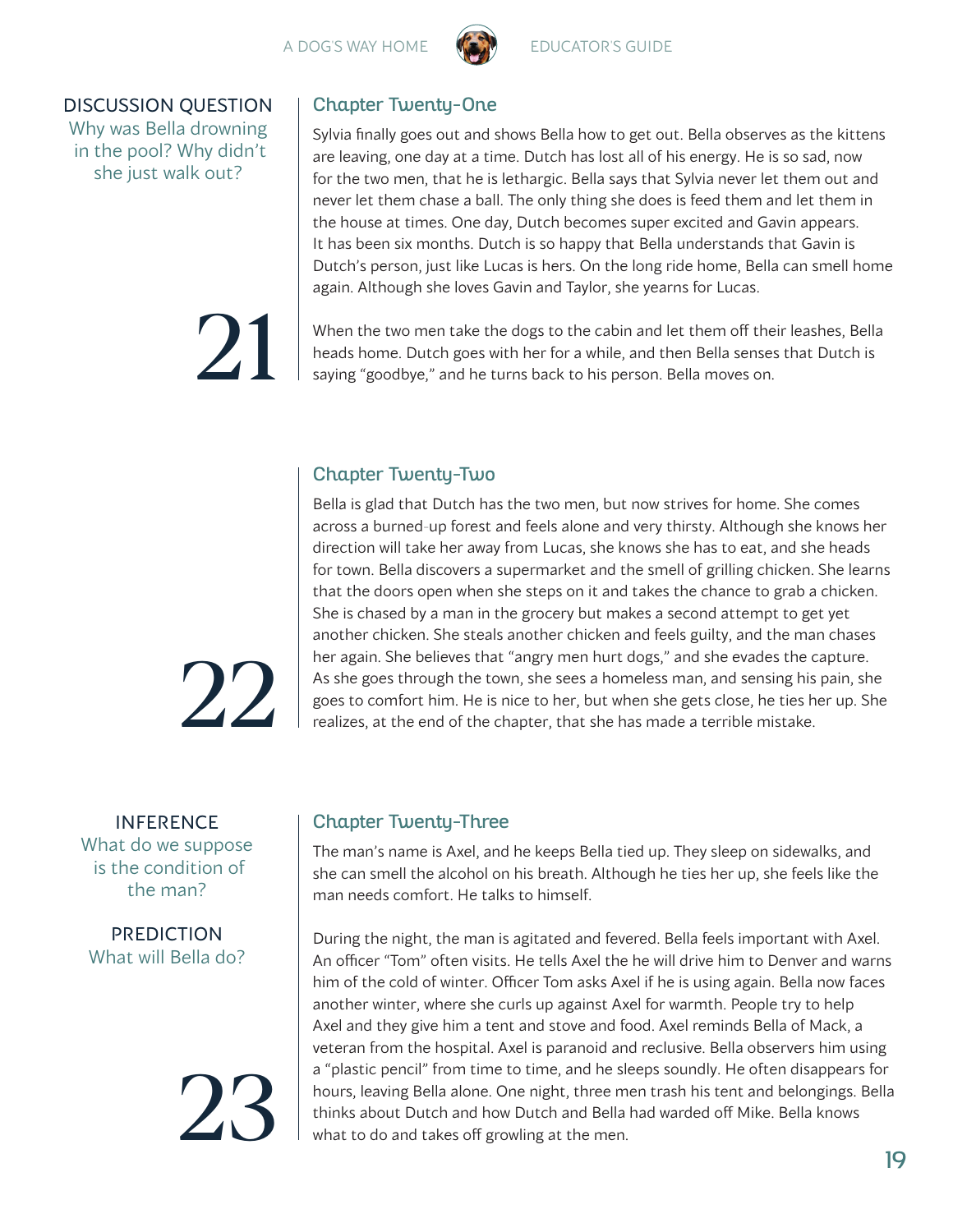

#### RESEARCH QUESTION

What is the Silver Star and what do you have to do to earn one?

#### Chapter Twenty-Four

With a "ferocious wrath" both Axel and Bella charge the young men, destroying their "home." They take off running, and Axel inspects what is left of his belongings. They have ruined almost everything. That night it was so cold, that the two of them remained cuddled together. Officer Tom comes the next day with the boys and their dads. They apologize and call him "Sgt. Rothman." They make up for what they have done, and Officer Tom says, "I guess I just became the soldier who won the Silver Star."

Bella and Axel go through a very cold winter, and then it is spring. Axel is told he has to leave the park. They find a place by the river. Bella can smell the scent of a coyote nearby and Axel is getting worse, health-wise. Axel paces and yells, and leaves Bella for days at a time, forgetting to feed her. Because she is tied up, she cannot get to food. Axel returns one night with one of his needles and calls Bella to him. He calls her his best friend and stops breathing. She lies all night with her head on his chest. She recognizes death. She also smells the coyote getting closer. Bella cannot reach her food or the river and ends up howling at the cars on the road to stop. No one does. Just when Bella recognized that she was getting sick, some boys ride by on bicycles.

#### Chapter Twenty-Five

The boys come back and untangle Bella from a tree limb. They also discover Axel's body and call 911. Bella is still leashed to Axel when the paramedics come. They assume the cause of death is an overdose. When they unleash Bella, she can drink from the river. Bella goes to smell Axel and his belongings one more time. Bella thinks, "This was, I realized, the last time I would ever smell him. He had left and would never be coming back. Things repeated, which is how dogs learned" (190). While people are milling around Axel, Bella knows it is time to "Go Home."

24

When Bella leaves, she comes to the realization that she is being hunted by coyotes. When Bella leaves, she comes to the realization that she is being hunted by c<br>Up in the boulders, she prepares herself for the battle of her life. She readies<br>herself, in "primitive fury."

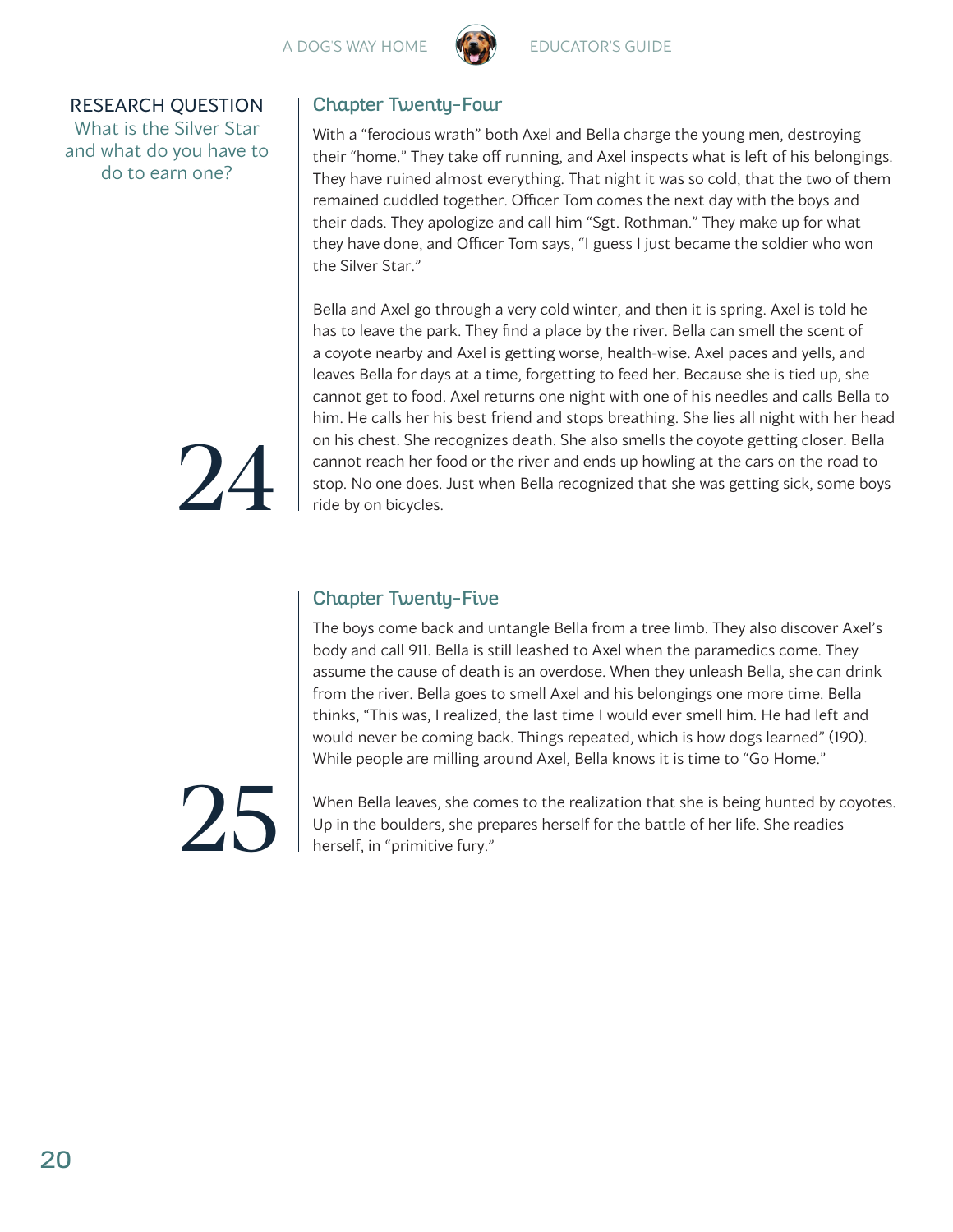

#### Chapter Twenty-Six

Bella knows, as the coyotes are coming, that she is bigger, but they are desperate. Bella can identify that they are three young males and with her back to the boulders, she turns to fight them. As the fight starts, and she lashes out, there is a blur of another animal above her that flew out and lashed out at a coyote. They all flee and Bella recognizes her savior as Big Kitten. Big Kitten had grown, and in Bella's eyes, is huge. Bella is injured in the fight, and Big Kitten licks the wound. Bella believes that if Big Kitten comes home with her, Lucas will feed her, like he did with the other cats.

Bella recognizes that Big Kitten's hunting habits have changed. Now when she killed her prey, she buries it for later. Still, the hunger and the desire to get home make Bella head for a town. When there were people, there was food. Although Bella wants Big Kitten to follow, she will not. Bella understands that this is a goodbye.

When Bella finds herself in a town, she smells food coming from a truck. When she climbs in, she discovers bags of dog food. She becomes trapped in the truck. When the truck stops, she leaps out and she resumes her trek home, sleeping at night in parks. She can hear cars, and she returns to streams to drink. She missed Big Kitten, and at night, she has vivid dreams. She dreams of all the people and animals that have gotten her this far. She believes that have all come to say goodbye.

Bella is now so close, she cannot stop nor sleep. She makes her way to her hometown, and the excitement is palpable. She finds the apartment and barks **Loudly.** An old woman answers the door and gives Bella treats, but Bella is distressed. Lucas is gone.

#### Chapter Twenty-Seven

Bella goes where she has memories and reunites with Mother Cat, only Mother Cat has a new name. A lady calls her "Daisy" and puts food out on her deck to feed her. While Mother Cat does not seem afraid of the woman, Bella notes that she does not smell of humans. Bella seems to understand that cats do not crave the touch of humans like dogs do. While Bella is on the street, she smells the bad man, the Animal Control driver. Bella runs to the "Go to Work" door, but no one will let her in. Suddenly, Bella hears her name being called. It is Olivia! Bella is full of joy, relief, and love. We find out that Bella has been gone for more than two years!

Olivia, gushing over Bella, gives us more information. She and Lucas had driven all over Durango looking for Bella—and she introduces Bella as her "fiancé's dog." Bella is named the "Miracle Dog." Chuck, who has chased Bella into the hospital, meets a formidable gang of people. Bella is delighted to see Ty, Layla, Steve, Marty, Jordan, and Mom. Olivia calls Lucas. Chuck says he is there to confiscate the dog and is executing a warrant. The police show up. When Chuck threatens to take the dog, Ty tells him that he will have to get past "the Fourth Infantry Division of the U.S. Army" (314). Mom adds "Eighty-second Airborne Division, U.S. Army." Suddenly Drew wheels forward and announces the presence of "the Second Marine Division." The police seem afraid.

#### PREDICTION What will Bella do now?

#### QUESTION TO CONSIDER

Why are they protecting the dog and using their military status to do so?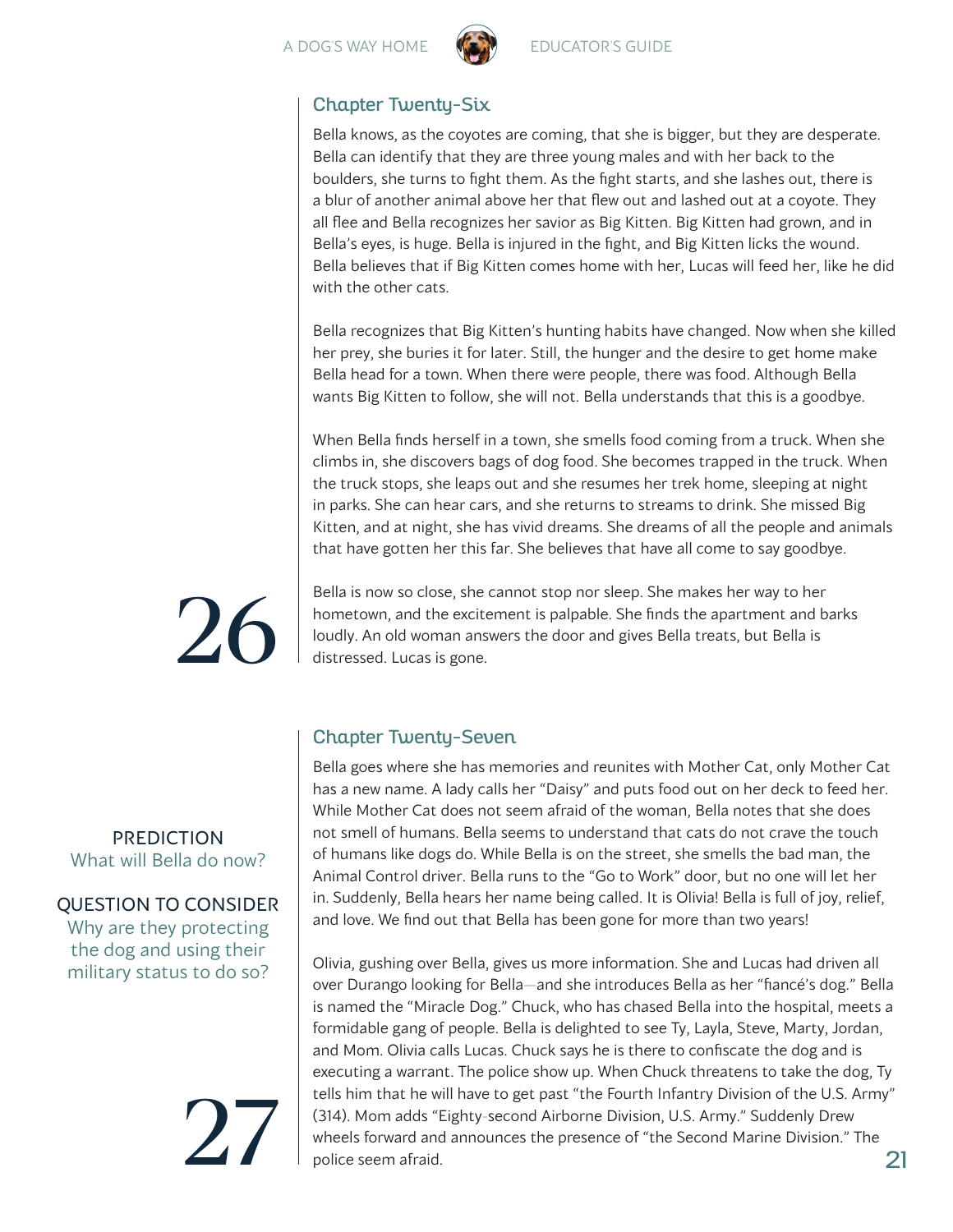

#### Chapter Twenty-Eight

The police announce the arrival of the Sheriff. Bella is anxious and not understanding. Chuck, called "Hat-man" by Bella, says he is there to "execute a dangerous animal confiscation." Everyone is tense. Mom says that no one is going to take Bella. Two more police cars show up and the New-man says that he is going to have to take Bella into custody. Mom disagrees. At this time, Dr. Gann pulls up. Marcus Gann and Sheriff Mica introduce themselves each other. The veterans tell Dr. Gann that Bella is an emotional support animal and that no one is taking her. Hat-man says he has the authority by a Denver ordinance to take the dog. At this moment of heightened anxiety, wondering how this "fight" might go on, Dr. Gann says, "This is not the city of Denver. This is federal property." New-man sees his point and announces that they are clearing out. When Chuck threatens to watch for the dog to take it into custody, he is admonished by New-man, who tells him that he will not do so, and that he is out of the field for more training. Dr. Gann admits that he will not enforce every rule in the book, so we can assume that Bella is welcome in the hospital. A new car pulls into the lot, and Bella instantly knows who it is: Lucas.

Crying and wagging her tail, Bella flies into Lucas's arms. Bella is beyond ecstatic. She keeps thinking, "I was Go Home at last. Go Home with my person, with Lucas" (322). Amazed at Bella's journey, we find out she has gone over four hundred miles to get home. Lucas states how guilty he has felt, and Olivia tells him that Bella forgives him. She adds, "Dogs are amazing like that" (325). They take Bella to see Mack, who has taken a turn for the worse, but he brightens up when he sees Bella. Bella can feel the sadness breaking up in Mack, and she feels happy that she is doing her job. When Olivia, Lucas (who is now in med school), and Bella go home, they bring out Lucas's blanket and feed her a tiny piece of cheese, the ritual they love. Bella reflects on the Fact that all the people and animals she met were all responsible for getting her home. In the end, she is finally, "Go Home at last."

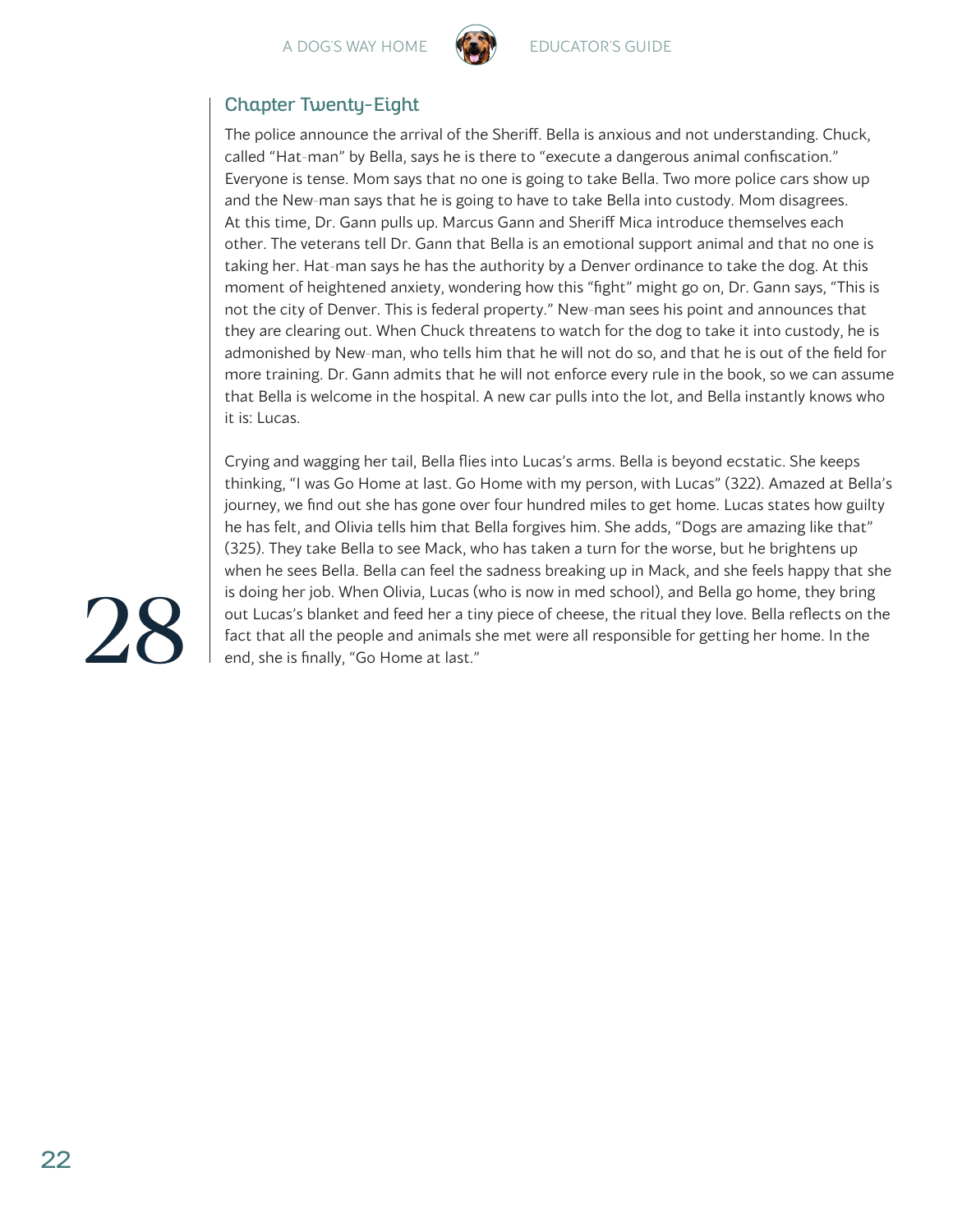

### VI. Teacher Tips

any ninth-grade English curricula include a reading from Homer's "The Odyssey." Comparing the two stories would give students an ancient tale and a contemporary tale that have similar features. In *A Dog's Way Home*, Bella recognizes that it is the journey that has made up her life in getting home. The reflection is the same for the protagonist of "The Odyssey." Odysseus is obsessed with getting home, and he receives help from gods and prophets. In the end, he acknowledges that the journey is what made his life.

This novel lends itself to comparing notes from the novel to that of informational text. Great opportunities for research appear throughout the novel. When students ask questions in Literary Circles, be prepared to assign research topics. Topics could result in a three-minute oral presentation, or a ten-minute writing exercise. More formal research topics can result in more formal presentations. Once students get used to the three-minute presentation, complete with summarizing their citations out loud, they become more articulate and precise. It is a great lesson to learn how to weed out the extraneous information in their research and make solid points.

#### EFFECTIVE RESEARCH TOPICS TO ASSIGN

- History of Domesticated Dogs
- AKC and the "Pit Bull"
- How Do Animals Serve Humans?
- What Gives the Pit Bull a Bad Reputation? Rumor vs. Facts
- Duties of Animal Control
- Stories of Different Species Interacting
- Airlines and Rules About Emotional Support Animals

#### PERSUASIVE TOPICS COULD INCLUDE

- Dogs Lengthen Our Lives
- Emotional Animals Need Less Severe Certification
- Veteran's Hospitals Need More Money
- There are No Bad Breeds of Dogs, Only Bad Owners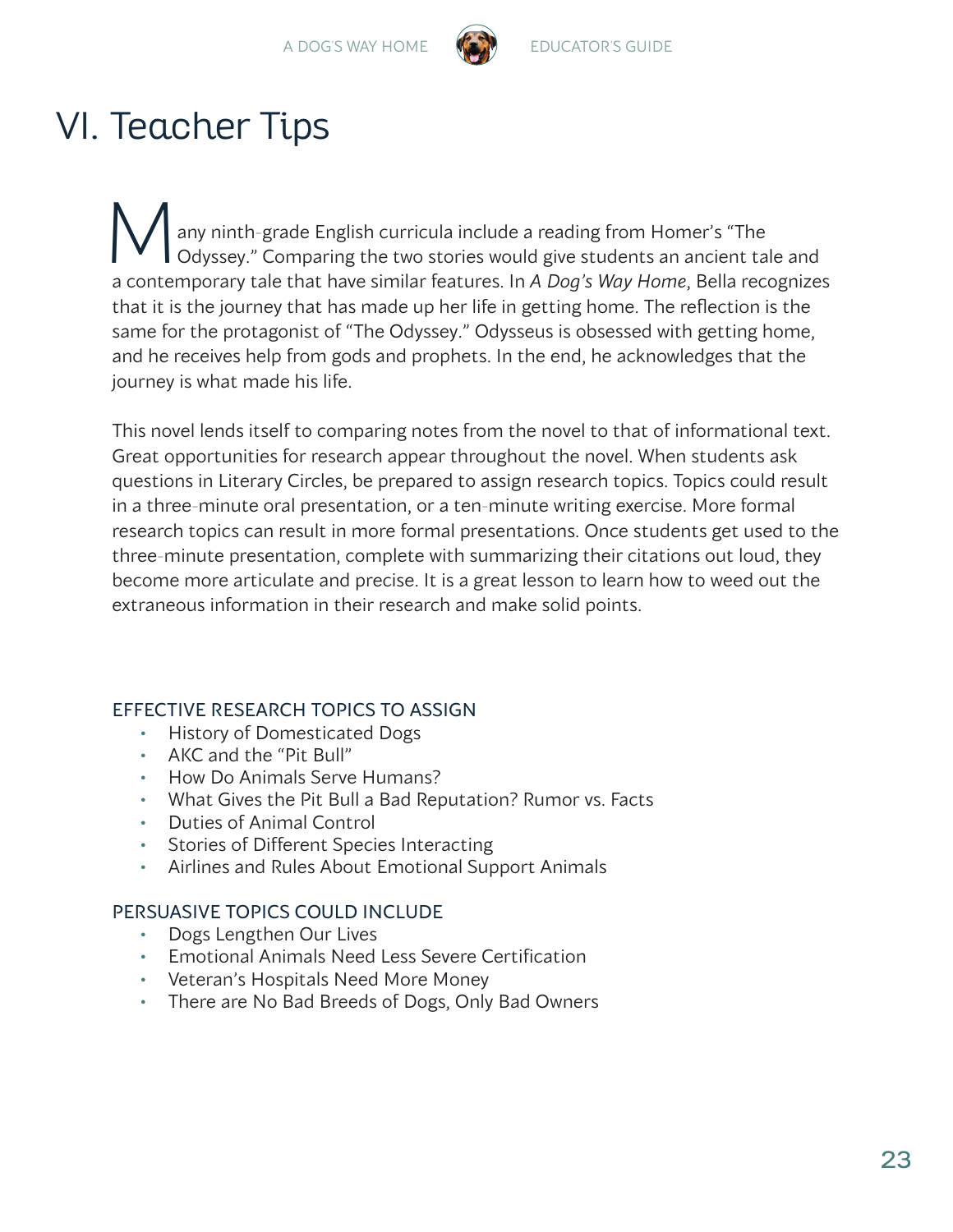

### VII. Grammar Genius

ameron has an acute sense of the "perfectly placed" adverb. Students can  $\prime$  improve their writing by using a variety of adverbs. Students can identify the adverbs from their readings and/or the vocabulary lists. Have students create their own sentences using the adverbs assigned. Model the use with a single sentence written on the board: "He walked across the path \_\_\_\_\_\_\_." Have students come up with 20 adverbs that fit. The more students use adverbs in exercises, the more easily they will insert them into their own writing.

Use the novel for examples in sentence structures. In Literary Circles, have students identify a specific number of complex sentence structures. Using some of Cameron's dependent clauses, have students create their own sentences. Again, model this first and then let them work together to collaborate on their writing.

Identify examples of foreshadowing throughout the novel. Have students explain how this creates the tone and mood in the novel.

There is no better way to improve punctuation than by modeling its use. Supplement grammar lessons with textual examples. Dialogue, and the proper use of quotation marks, is modeled with the use of a novel. Give students a chance to rewrite dialogue.

Retired grade-school and middle-school teacher Laurie White, from the Kyrene District in Phoenix, Arizona, states that she uses Cameron's novels to teach punctuation: "For my younger kids (fourth graders), we used novels like *Max's Story* and *Molly's Story* to increase their reading comprehension, but we also pulled out sentences to look at the correct use of punctuation and capitalization. Instead of using worksheets they were not familiar with, we used worksheets they recognized from the books they were reading. It was very effective."

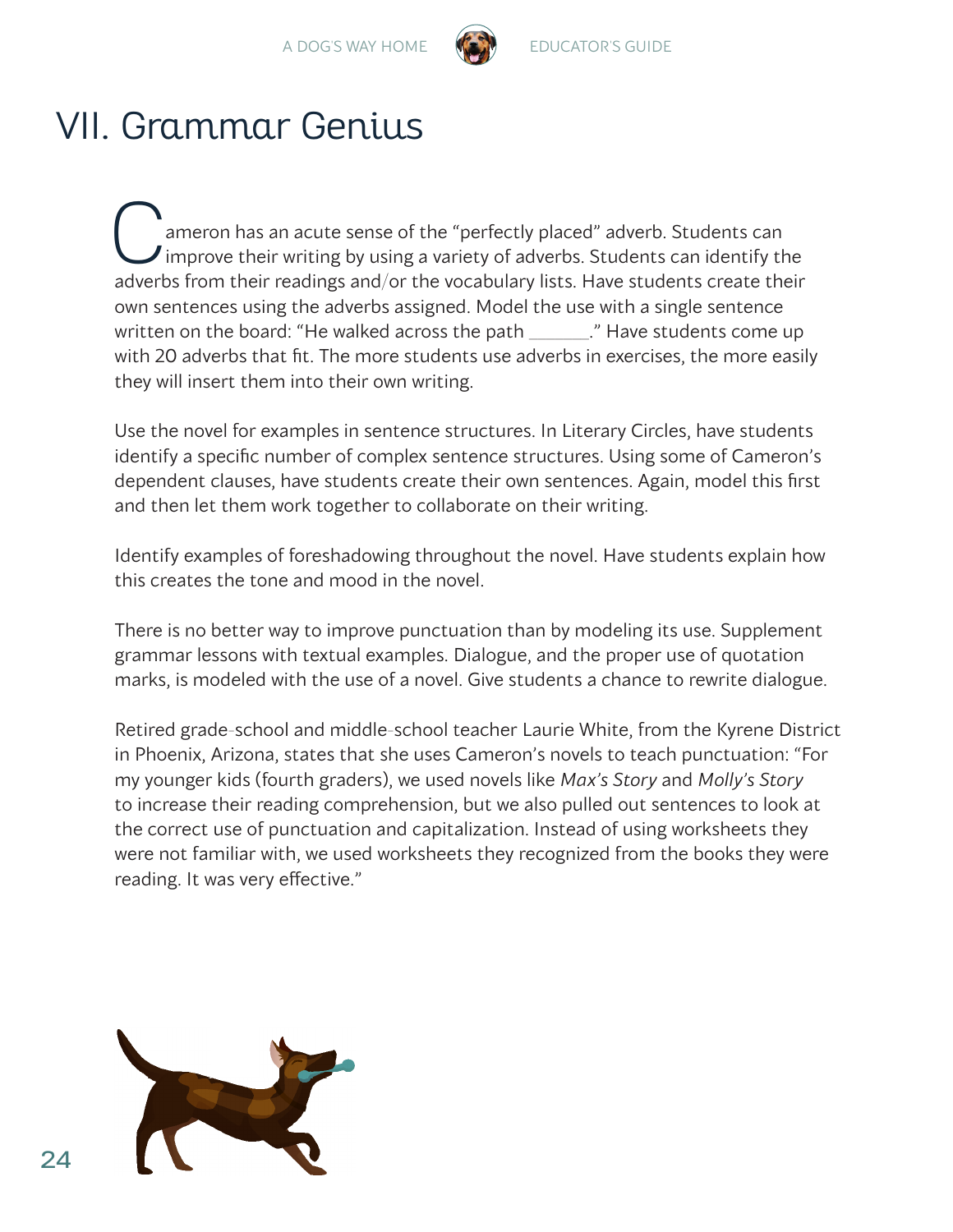

### VIII. Power Standards

Ithough state standards vary, there is some consistency. All Reading Literature standards have to do with identifying themes and motifs, comparing them to other texts, and connecting them to our life experiences. We teach students to evaluate the writing craft, and we ask them to evaluate, assess, design, create, write, present, and reflect on different aspects of the novel.

We teach the mechanics of writing with grammar, punctuation, semantics, and syntax. Younger students can identify plot structures and use plot graphs to separate the chapters. Older students can assess the use of transitions and identify what propels the plot.

Lesson plans in the study guide also use informational texts in research. The purpose of study guides is to assist the teacher in organizing materials to use in lesson planning, and take some of the tedium out of the planning. For every question asked, research can be done to provide answers. Since reading about animals is of high interest to students, the motivation to stay engaged is stimulated.

Students can identify with the characters in the novel. Many have grown up with single mothers or have a veteran in the family. Journaling is a good exercise for processing these experiences, and it meets one of the writing expectations. We want students to process information and annotate. Annotation can be taught through graphic organizers, and even the youngest reader can start annotating texts for central ideas, character motivation, and questions/surprises in the text. Literary Circles will help in discussing cause and effect, using analogies to make points, and demonstrating the formation of critical ideas, supported with persuasive language and textual evidence.

There are plenty of creative writing opportunities. Aside from personal narratives, students can write a screenplay, write a different ending, or create a dog's "journal."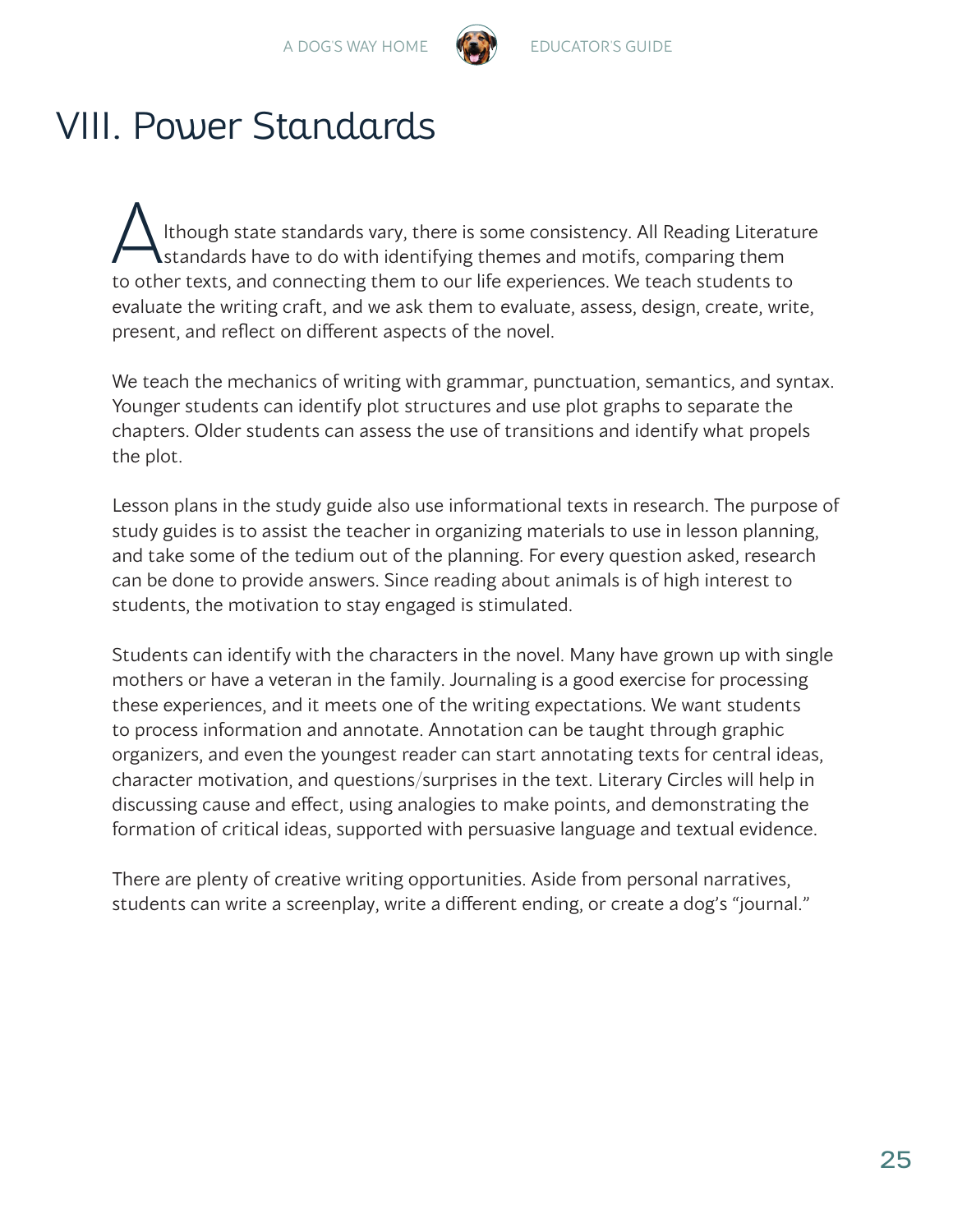

## IX. Project-Based Learning Design

s meet several state standards in one lesson design. To create a successful PBL, have an overriding question that appears on all of the rubrics, worksheets, directions, etc. that you produce in the classroom. This question is critical to the success of the PBL. It gives your students autonomy. As the teacher, you can include it in the assessment. Using Backward Lesson Design, decide how you will be able to tell that the students have learned. What kind of product will they produce? How will they present their information? What kind of outside sources can or should they use? How much research is required?

#### EXAMPLES

- What can we do as citizens to overturn an unjust law?
- How can humans deal with the overpopulation of dogs and cats in the community?
- How can we serve our veterans more humanely?
- Can we rescue dogs and veterans together?

Be prepared for students to take directions you may not have anticipated. You can require them to use a source of social media to inform or persuade the public. You can require that they speak to experts in certain fields.

You can require them to produce a taped interview with an expert.

You may want to start with determining whether your community has specific animal ordinances, their history, and how they are enforced. The students may surprise you with how personal these issues may be to them.